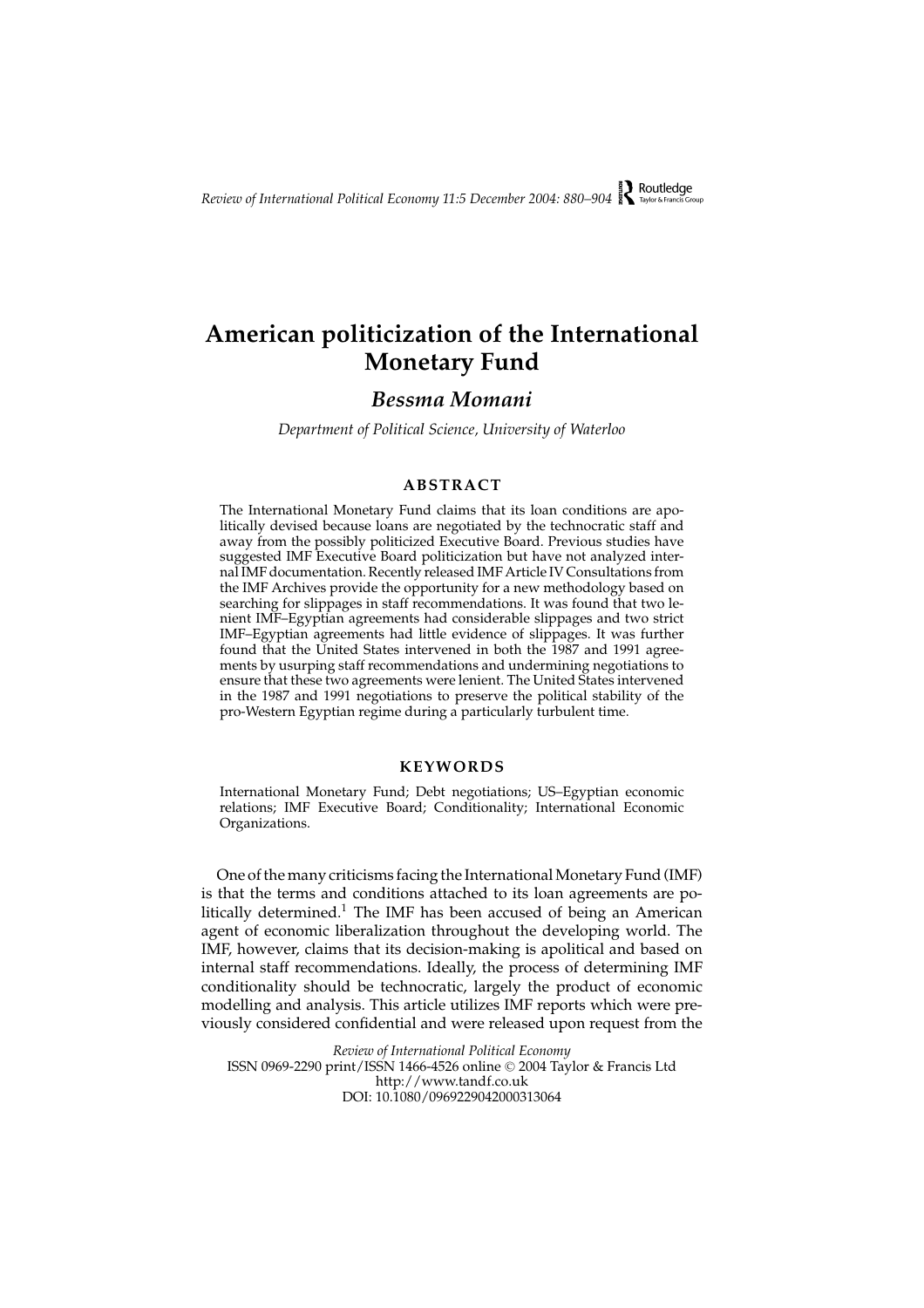IMF Archives, to introduce a new methodology for determining whether political intervention occurs in the design of loan conditionality. This article argues that political intervention in the terms and conditions of IMF agreements occurs when IMF staff recommendations are repeatedly disregarded. This method traces politicization in the IMF decision-making process, by comparing and contrasting IMF staff's Article IV Consultations for slippages in recommended conditions.<sup>2</sup>

Egypt was chosen as a case study because the United States has a geopolitical interest in this Middle East country and a strong bilateral aid relationship with it. The possibility of US politicization was high and the four IMF–Egyptian agreements would allow for a pattern to emerge.<sup>3</sup> Four IMF– Egyptian loan agreements were analyzed for slippages and it was found that two of the four agreements were politically determined. Two IMF– Egyptian agreements were facilitated by the United States in 1987 and 1991, in order to protect the Egyptian regime from tough conditions and to reward the regime for its participation in the Persian Gulf War. Corroborated by numerous interviews with IMF staff, Executive Board members and US government officials, the 1987 and 1991 IMF–Egyptian case studies indicated that IMF decision-making procedures were politicized and staff recommendations were not adhered to by the Executive Board and Management. The IMF claims that its decisions are to follow an apolitical process, based on staff recommendations and consensual Executive Board deliberations, but this did not occur in two of the four IMF–Egyptian agreements.

## **IMF DECISION-MAKING AND NEGOTIATING IMF CONDITIONS**

The IMF members' quotas are based on their relative strength in the international economy measured by such factors as members' current account transactions and Gross Domestic Product (IMF, 2000).<sup>4</sup> The quotas are used to determine both how much financial assistance members can borrow and member states' voting strength. A member's quota is equivalent to the amount of capital contributed to the Fund's liquidity. A member can contribute gold, currencies and Special Drawing Rights (SDRs) to make its quota in the Fund. $5$  The IMF claims that it follows the principle of nondiscrimination in setting both members' quotas and consequently, voting shares.

The IMF Executive Board's decisions are made based on weighted voting that reflect a member's quota. Each IMF member is given 250 basic votes and an additional vote for every 100,000 SDRs contributed to its quota. The United States provides the largest contribution to IMF funds, and therefore holds the largest voting power (371,743 votes or 17.11% of total fund votes). No other country's voting power is proximate to the United States' strong voting power. The United States' voting power is followed by Japan with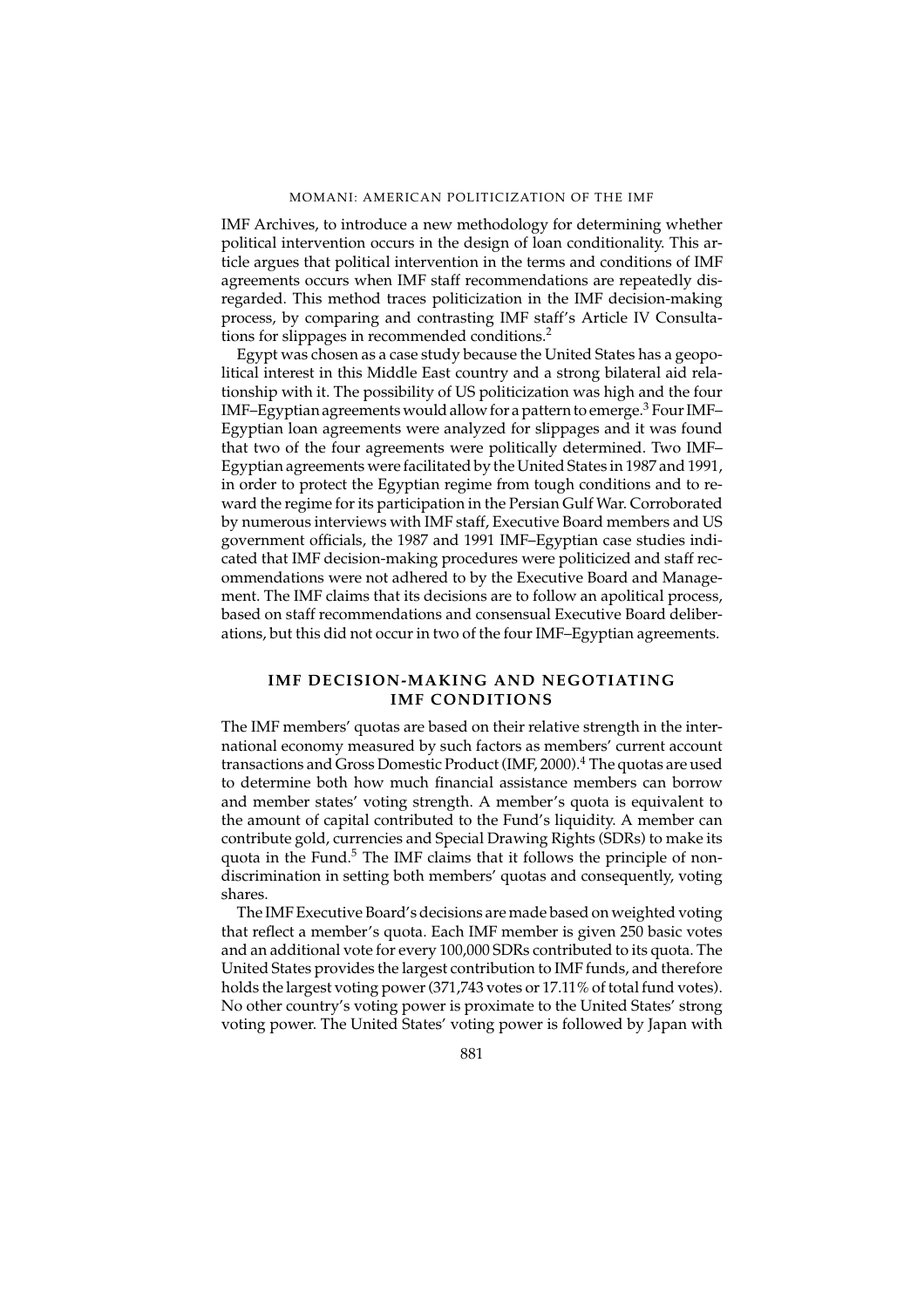|--|

|  |  |  |  | Table 1 Sample of IMF executive directors and voting power |  |  |  |  |
|--|--|--|--|------------------------------------------------------------|--|--|--|--|
|--|--|--|--|------------------------------------------------------------|--|--|--|--|

| Member country                    | Votes by country (250 votes<br>per member $+1$ for each SDR<br>contributed to IMF funds) | Percent of<br>total fund<br>votes |  |
|-----------------------------------|------------------------------------------------------------------------------------------|-----------------------------------|--|
| <b>United States</b>              | 341743                                                                                   | 17.11                             |  |
| Japan                             | 133378                                                                                   | 6.14                              |  |
| Germany                           | 130332                                                                                   | 6                                 |  |
| France                            | 107635                                                                                   | 4.95                              |  |
| United Kingdom                    | 107635                                                                                   | 4.95                              |  |
| Russia                            | 59704                                                                                    | 2.75                              |  |
| Saudi Arabia                      | 70105                                                                                    | 3.23                              |  |
| China                             | 63942                                                                                    | 2.94                              |  |
| Egypt and 12 other Arab countries | 64008                                                                                    | 2.95                              |  |
| 23 African countries              | 25169                                                                                    | 1.16                              |  |
| Other                             | 1103651                                                                                  | 52.18                             |  |
| Total: 182 Members                | 2159676                                                                                  | 100                               |  |

Adapted from: IMF, 2002: np.

133,378 votes or 6.14%, and by Germany with 130,332 votes or 6.0%. A large gap exists between the United States' voting power and all other member states. To demonstrate the gap in voting power, consider that Sub-Saharan and many other poor African states (twenty-three countries in total) are represented by one Executive Director, and their *combined* voting power amounts to 25,169 votes or 1.16% of total fund votes (see Table  $1$ ). $6$ 

The IMF *Articles of Agreement* (See Article XII, sec. 5c) stipulates that decisions, including approval of members' agreements and corresponding conditions, require a majority of IMF votes (IMF, 1992).<sup>7</sup> Critics of the Fund, therefore, have suggested that the skewed distribution of votes ensures industrialized countries' dominance in all aspects of decision-making, especially in the design of loan conditions. Correspondingly, poor and indebted states that largely use the funds' resources have a small say in IMF decisionmaking (Rapkin *et al*., 1997). It has been charged that the United States most often determines conditionality by flexing its voting muscle. According to the IMF, however, critics who claim that the United States determines the terms of IMF conditions fail to recognize that member–IMF negotiations are an apolitical process. The IMF argues that members' agreements are negotiated at arms length from the possibly politicized Executive Board where the United States wields its power.

A member state must first negotiate the terms and conditions of its agreement with the IMF staff. The IMF staff prepare annual reports, called Article IV Consultations, that contain prior conditions (also referred to as 'preconditions' or 'front-loading') that are to be implemented before initiation of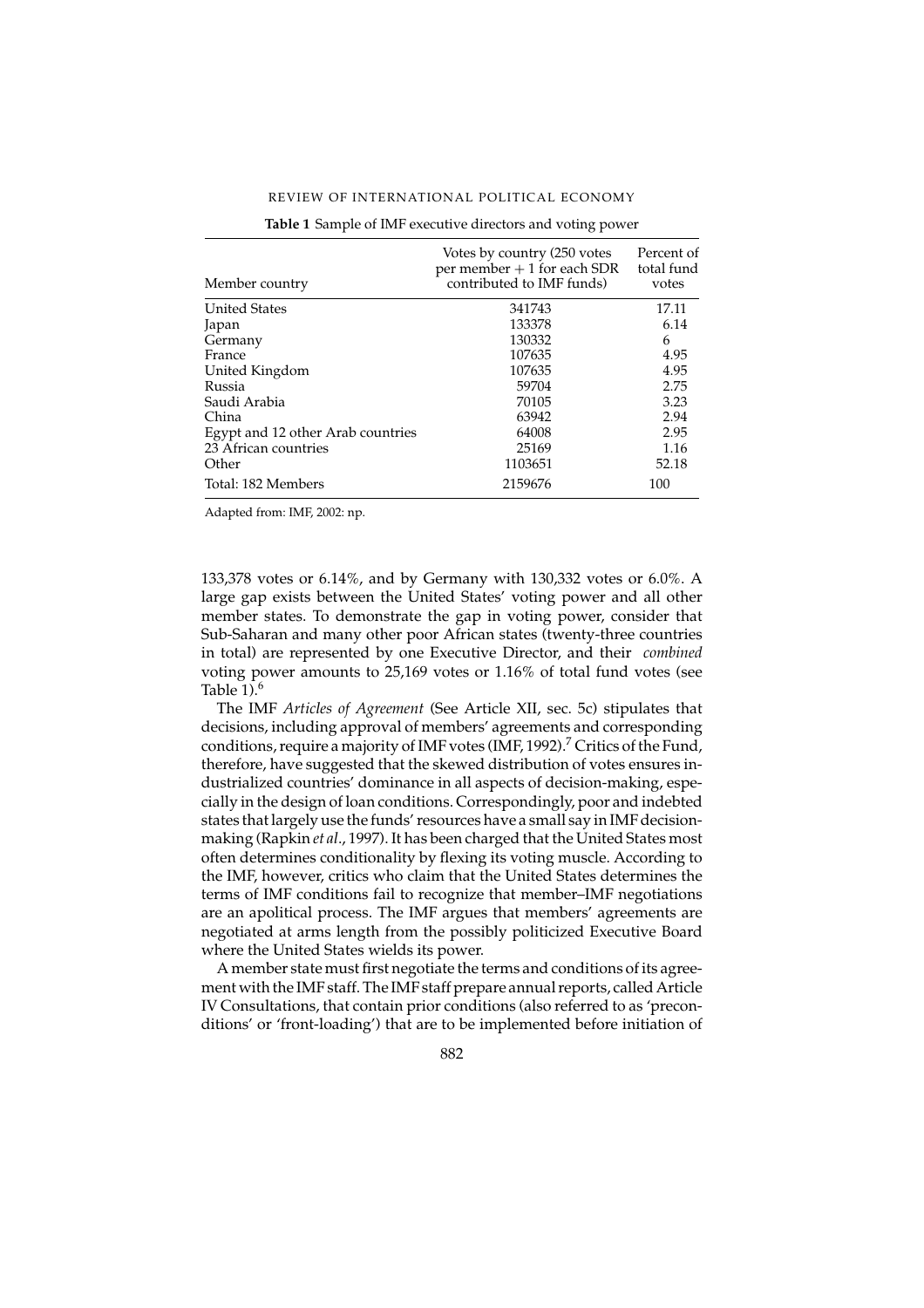an agreement (See the IMF's *Selected Decisions* Guidelines 1 and 7). These preconditions differ for each country, 'tailored on a country-by-country basis', although the IMF admits that similarities exist (IMF, 1989). The IMF staff then evaluates whether an agreement's preconditions have been met as part of the annual Article IV Consultations.<sup>8</sup> Once the member addresses the staff's preconditions detailed in the Article IV reports, then it can request finances from the IMF using a Letter of Intent. During negotiations, the IMF staff indicates the types of conditions, also referred to as 'policy understandings', that are needed to meet the Fund's provisions (see Denters, 1996). Conditions are supposed to be limited to macroeconomic variables (as stipulated in Guideline 9), but have often included both microeconomic variables (IMF, 1987b: 7) and structural benchmarks for programs emphasizing structural reform (Mercer-Blackman and Unigovaskaya, 2000: 3).<sup>9</sup> The IMF staff and a member state are therefore meant to work closely together to devise a Letter of Intent that is then submitted by the member to the Managing Director. The Managing Director decides whether the Letter of Intent is acceptable, but must do so considering the advice of the IMF staff. The proposed agreement, most commonly a Stand-by Arrangement, then contains both the Letter of Intent and the staff report which should ideally mirror one another.

The Managing Director takes the IMF staff's recommendations and the member's Letter of Intent to the Executive Board, and requests funds on behalf of the member. Since 1946, the Managing Director usually does not call for a formal vote (as stipulated in the IMF's *By-laws Rules and Regulations*, section C-10), but rather determines the 'sense of the Executive Board meeting' (IMF, 1997). The Managing Director advocates that the Executive Board approve the Letter of Intent, because the proposed agreement is based on staff recommendations (See the IMF's *Selected Decisions* Guideline 7). It is generally assumed that by the time the proposed agreement has come to the Executive Board, the staff and Managing Director have endorsed the Letter of Intent, making the proposed agreement *a fait accompli* (see Gold, 1983; Stiles, 1991; Harper, 1998). Similarly, in the IMF *Annual Report* it is stated that 'The Executive Board carries out its work largely on the basis of papers prepared by IMF management and staff', (IMF, 1998a: iv). The IMF argues that its decision-making follows an apolitical process through the organization's hierarchy, as depicted in Figure 1.



**Figure 1** IMF decision-making.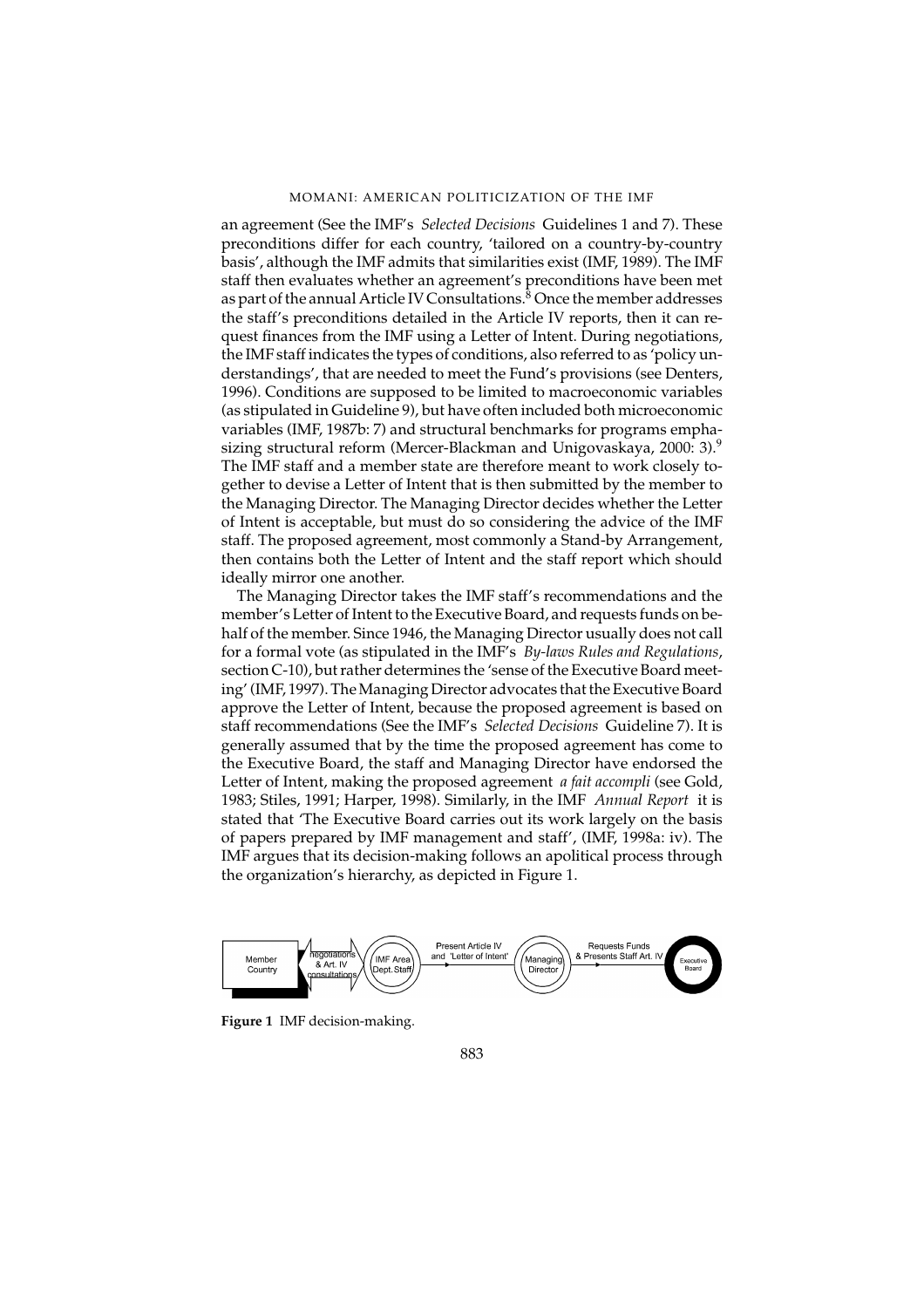According to Frank Southard, former IMF Deputy Managing Director and former US Executive Director, the Managing Director may face pressure by the Executive Board members to accept agreements which show favouritism and discrimination. Southard explains, however, that the Managing Director must resist this pressure and abide by recommendations made in IMF Article IV Consultations (Southard, 1979). It is the responsibility of the Managing Director to ensure that members are not to be discriminated against or receive favouritism, as stipulated in Guideline 8 (IMF, 1998b). Joseph Gold adds that 'it is accepted that political considerations are out of order, and they are not advanced in the deliberations of the Executive Board' (1983: 148). Gold suggests that the terms of IMF conditions are not made using political considerations and that the Executive Board does not partake in political deliberations (Ibid: 146). As a further check against politicization, agreements are reviewed internally by the Policy Development and Review Department in order to ensure that conditions in the arrangements comply with standard IMF models (see Stiles, 1991).<sup>10</sup>

## **LITERATURE ON POLITICIZATION OF THE IMF**

The majority of studies investigating IMF decision-making processes and outcomes seem to indicate that politics can partially explain negotiations and the terms and conditions of agreements. These have been referred to as the political model (Stiles, 1991). Thacker (1999) identified three possible variables that explain why politics matters. First, the IMF repeatedly lends to debtor states which have high rates of non-compliance with IMF conditions. Second, the Executive Board must approve all loan agreements. Lastly, the Executive Board's decision is based on a weighted voting system which gives a small number of countries considerable power (Ibid: 40). The first variable identified would challenge the IMF's claim that the lending process is technocratic because it suggests that IMF staff would not be foolhardy to continue with badly implemented agreements. In cases of noncompliance, the technocratic approach would be to forfeit future agreements. It is suggested, however, that political pressure placed on IMF staff lead them to enter negotiations even when they believe that there is little hope of accomplishing compliance.

The second and third variables identified by Thacker (1999) suggest that powerful states use their voting influence within the Executive Board to determine the outcome of negotiations between IMF staff and debtor states. It is often argued that the United States, in particular, advances its economic and foreign policy interests by dominating Executive Board decisions on debtors' terms of conditions. As stated earlier, the United States has approximately 17% of the IMF votes in the Executive Board. This may not seem sizeable, but many IMF decisions (excluding approval of agreements)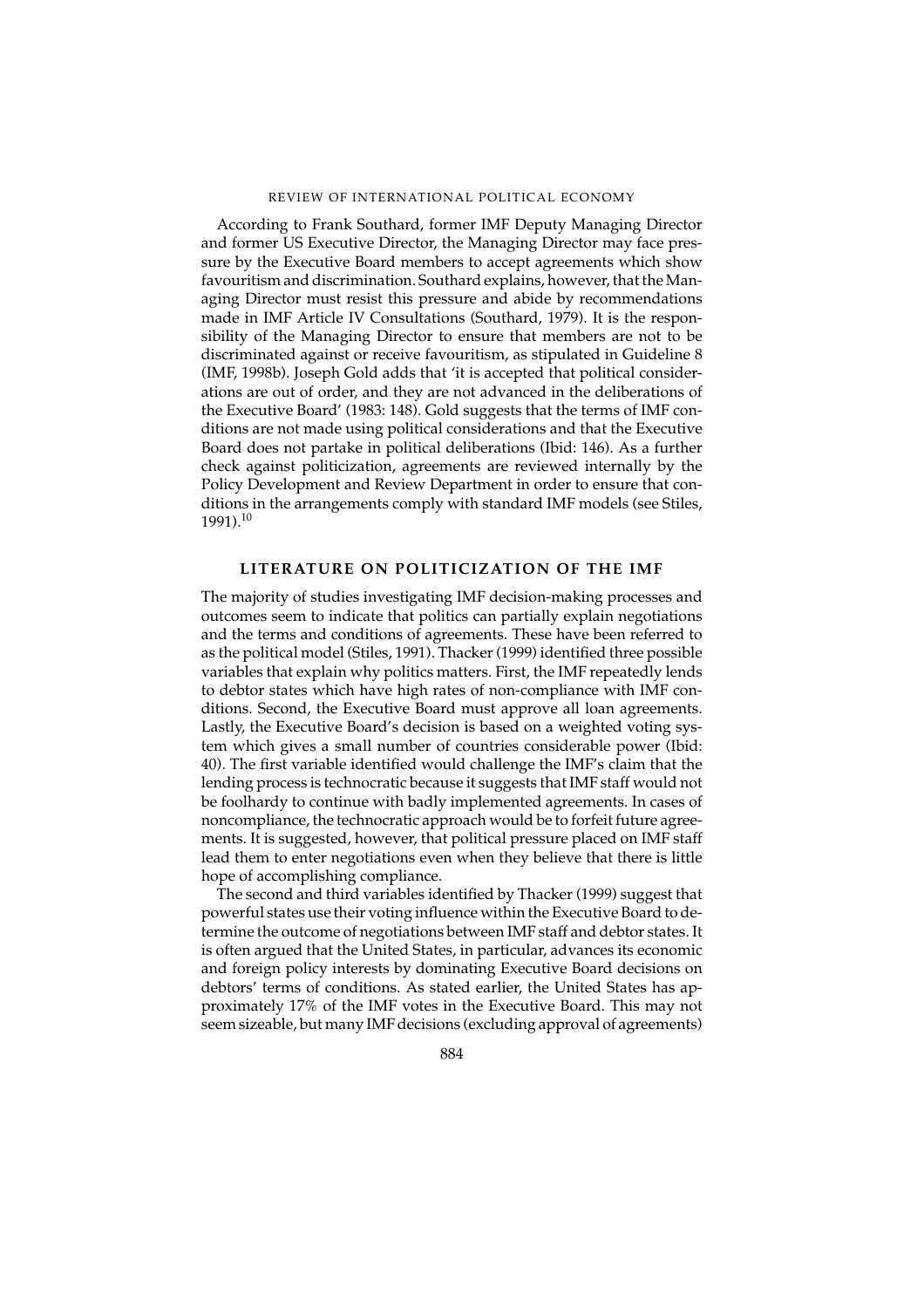need the support of 85% of Fund votes; this in effect gives the United States a veto power on many important issues.<sup>11</sup> Similarly in cases of 'simple majority voting', the US's vote proves essential in building winning coalitions in the Executive Board when voting takes place (see Rapkin and Strand, 1987; Leech, 2000). These studies suggest that if formal votes were taken at the Executive Board, then the rules of the game would be such that the relative power of the US's vote would be *much greater* than the nominal value of 17%. Rapkin and Strand (1987) examined possible coalition sets in voting and found that the US's relative voting power within the Executive Board is closer to 62.3%.<sup>12</sup> The United States has a swing vote that can determine voting outcomes because no natural coalition set would be formed to bloc the United States. Even in the case of approving financial assistance, then, one can extrapolate that the United States has considerable power. It is noted that the IMF claims that formal voting does not take place on the decision to approve loans in the Executive Board. One must infer, however, that when the Managing Director gathers the 'sense of the meeting' he also recognizes the balance of power in the Executive Board.

The political model proposes that politics matter. It is assumed that either Executive Directors undermine staff recommendations, or that IMF staff draft proposals which they know will satisfy the 'lowest common denominator of views of Board members with large voting power' (Martin, 1991: 34). Political model proponents have generally purported that either debtor regime-type/ideology or global alliance patterns explain political intervention in IMF decision-making and consequently the terms and conditions of IMF agreements.

Several studies have either proposed that regime type and/or state ideology would explain IMF politicization. Payer (1974) and Hayter (1971) found that during the Cold War, socialist or leftist debtor states tended to receive tough IMF conditions. Killick (1995: 119) added that Tanzania, in the early 1980s, received tough conditions because it was a socialist regime. Bartilow (1997), however, found no correlation between debtorstates' regime type and the relative degree of toughness in the terms of IMF conditions. This study was conducted using the cases of Jamaica, Grenada and Guyana.

Several studies, however, dispute two underlying assumptions proposed by Payer, Hayter and Killick. First, that market-friendly governments are American allies that receive favouritism from members on the Executive Board; second, that strong socialist and state-led governments would be least favoured at the Executive Board. Blackmon (2000) found that Russia received lenient conditions when it agreed to support the USsponsored peace settlement in the 1999 Kosovo crisis. Assetto (1988) found that former socialist debtor-states of the Republic of Yugoslavia and Romania received generally lenient conditions because they were not closely allied to the former Soviet Union.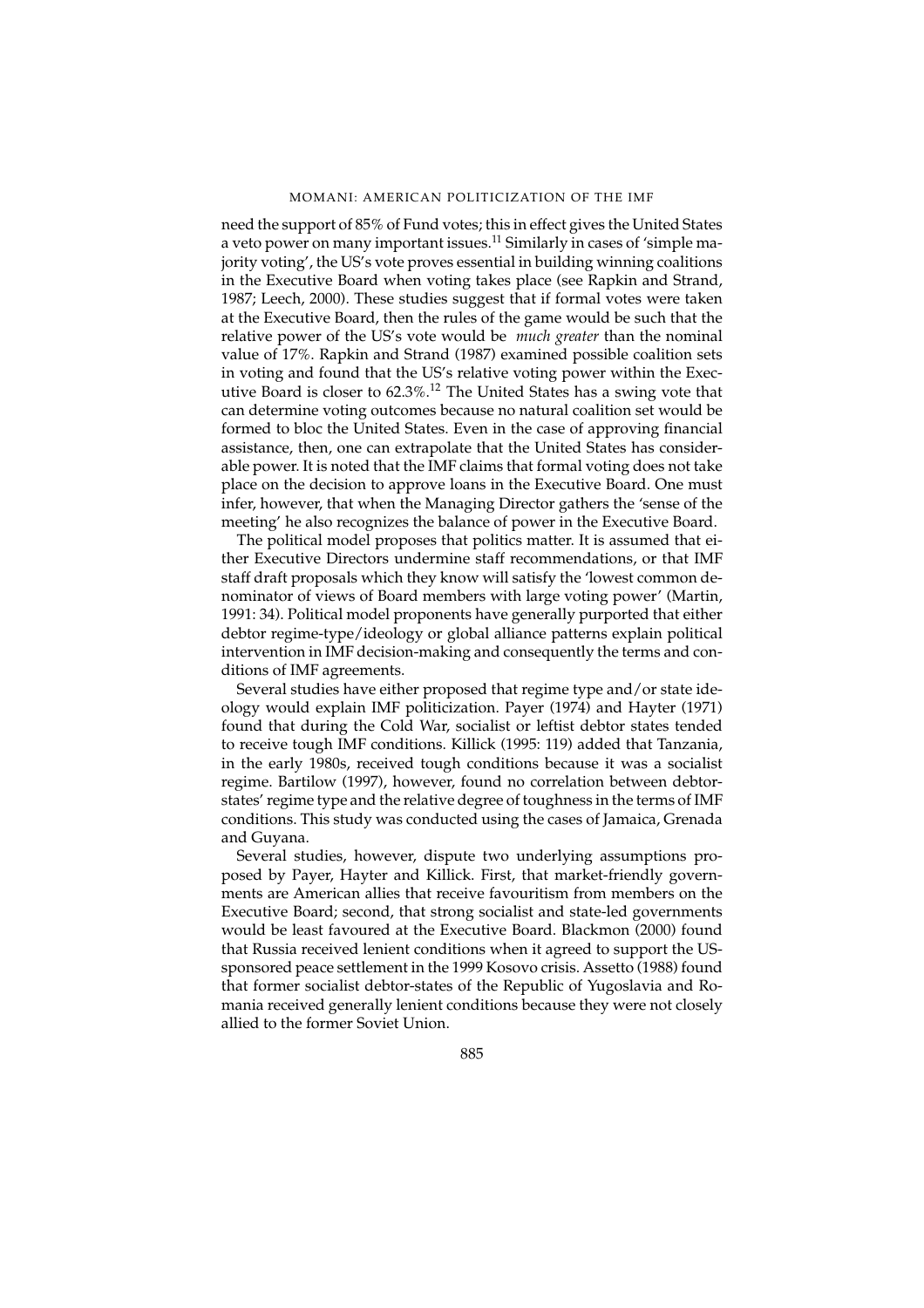Other studies have purported that global alliances and geopolitical factors better explain political intervention in IMF decision-making. Killick (1995) argued that some strategic allies of key Executive Board members received more favours and concessions in the terms of their agreements than non-strategic debtor-states. Killick (1995: 119) argued that in at least onethird of 17 countries examined, geopolitical factors explained favourable treatment. Countries which received favourable treatment included Sudan (1979), Brazil, Mexico (1986, 1989), Pakistan, Phillippines (1979), Jamaica (1981) and possibly Dominican Republic (1983), Malawi and Morocco (Ibid: 119). Thacker (1999) has further suggested that global alliances can better explain Fund decision-making. Thacker tested two hypothesises labelled 'political proximity' and 'political movement'. The political proximity hypothesis suggests that states which are like-minded with the United States would receive favourable treatment at the Executive Board, whereby likeminded states might more often receive loans than would non-like-minded states (Ibid.). The political movement hypothesis suggests that states do not have to be allies or like-minded but must exhibit movement toward the American position in order to receive more loans. Thacker (1999) found that the political movement argument best explained IMF lending. In other words, states which chose to politically align themselves closer to the United States, had a higher incidence of receiving IMF financial assistance.<sup>13</sup> This hypothesis suggests that the United States is more apt to interfere in the IMF lending process when debtor-states are in the process of moving towards the United States than when debtor-states are already US allies. The implications of the political movement hypothesis are revealing. First, the hypothesis suggests the advice of an old adage: 'keep your friends close and your enemies even closer'. Second, the hypothesis suggests that the United States works hard to make distant states into allies, but takes its allies for granted when in its domain. Third, the United States uses the IMF as an instrument of broader foreign policy making. Finally, if debtor-states understand the American rationale then it serves debtor-states' interests to not rush into the US domain.<sup>14</sup>

In sum, existing studies of the political model had examined the US's powerful voting strength in the Executive Board and the US's contributions of money to the IMF to infer politicization. The contents of the agreements and the IMF staff recommendations, however, were not covered in these studies. Killick stated that, in his review of 17 countries, one-third was probably an underestimated number of cases demonstrating political interference because he was 'unable to offer concrete evidence' (1995: 119). The concrete evidence, so to speak, are the agreements and staff reports which were previously considered confidential. This shortcoming was further recognized by Eckaus (1986), Stiles (1991), Ferguson (1988) and Thacker  $(1999)$ .<sup>15</sup> The existing studies attempted to explain negotiations and outcomes by examining the IMF Executive Board. A central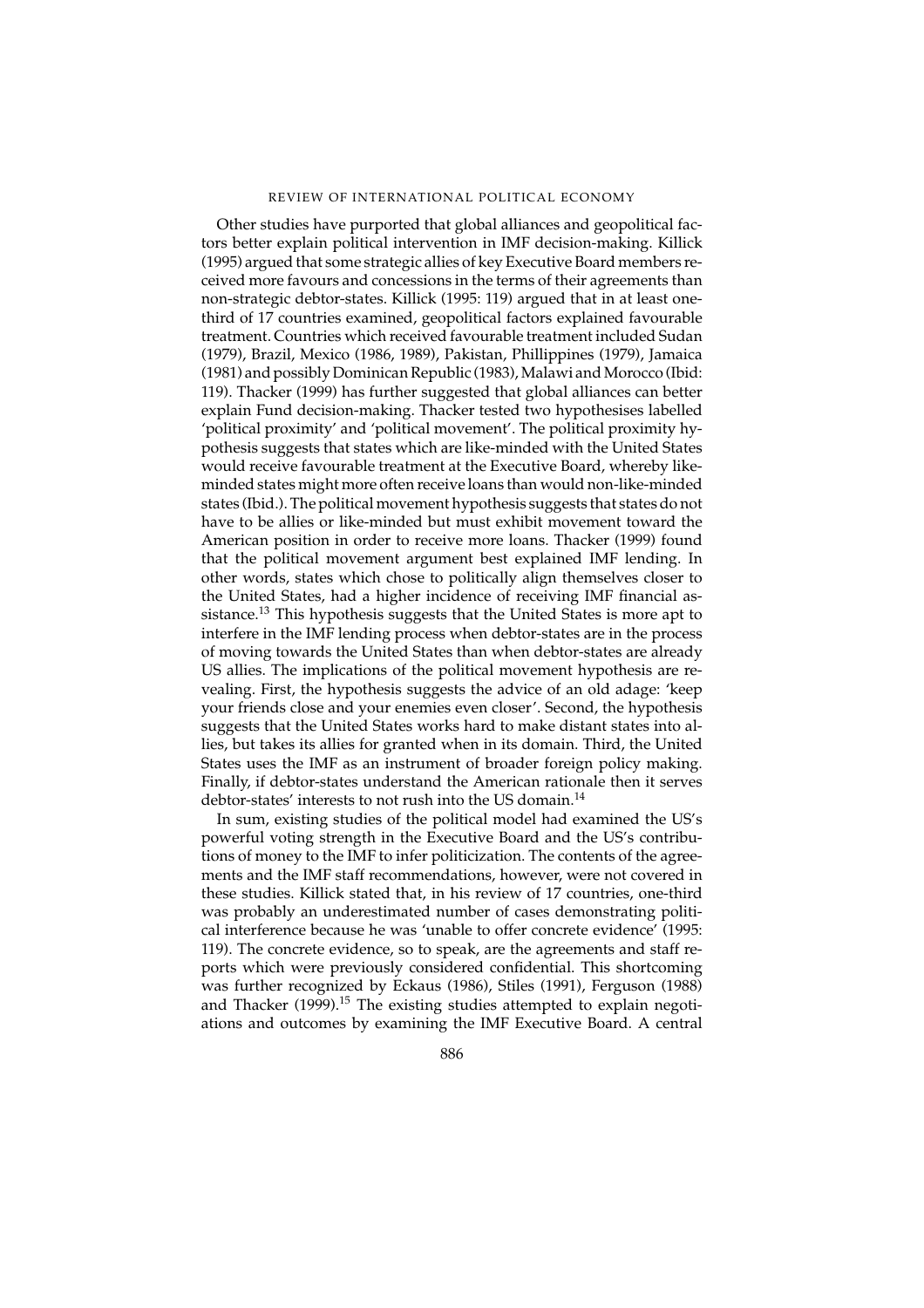shortcoming of previous studies has been that they could not examine the actual loan packages. This study attempts to contribute to the existing literature by showing that political factors can explain IMF conditionality. This is to be assessed using the now publicly available documentation in the IMF Archives.

## **PROPOSED METHODOLOGY**

A unique methodology is proposed in this study to better assess politicization in the design of conditionality, by using the IMF's own Article IV Consultations. It is assumed that the staff recommendations in the Article IV Consultations are technical and apolitically motivated. In other words, if the staff have the liberty to design the agreements according to the IMF model, then the agreements would reflect the recommendations found in the Article IV Consultations. Conversely, when there is political intervention, the conditions of the agreement do not reflect the recommendations of the Article IV Consultations. It is suggested that an agreement that shows evidence of slippage from the Article IV Consultations, qualifies as 'lenient'. An agreement that reflects the Article IV Consultations, qualifies as 'strict'. Identifying a lenient or a strict agreement is a matter of degree, relative to the Article IV Consultations.

As depicted in Figure 2, one could determine that substantial slippages exist in the application of staff recommendations if: (1) many of the conditions prescribed in the Article IV Consultations written before the agreement are not included in the actual agreement, and (2) many of the same conditions prescribed in the Article IV Consultations are repeatedly prescribed in the Article IV Consultations written after the agreement. To qualify the agreement as lenient, there is evidence of slippage from Article IV Consultations and the agreement; and, most importantly the Article IV Consultations written after the agreement reiterate the conditions initially sought in earlier Article IV Consultations. It is important that the Article IV Consultations reiterate previous recommendations to rule out counter arguments that either the IMF staff chose to voluntarily waive conditions stipulated in the Article IV Consultations or that the IMF staff drafted Article IV Consultations which they knew would satisfy the 'lowest common denominator of views of Board members with large voting power' (Martin, 1991: 34). In keeping with the argument that the IMF staff are technocratic and apolitically motivated, it is therefore argued that lenient agreements occurred beyond the will of the staff. This then supports the claim that some influence such as political intervention is an intervening variable.

Also depicted in Figure 2, one could determine that minimal slippages existed in the application of staff recommendations if: (1) many of the conditions prescribed in the Article IV Consultations are included in the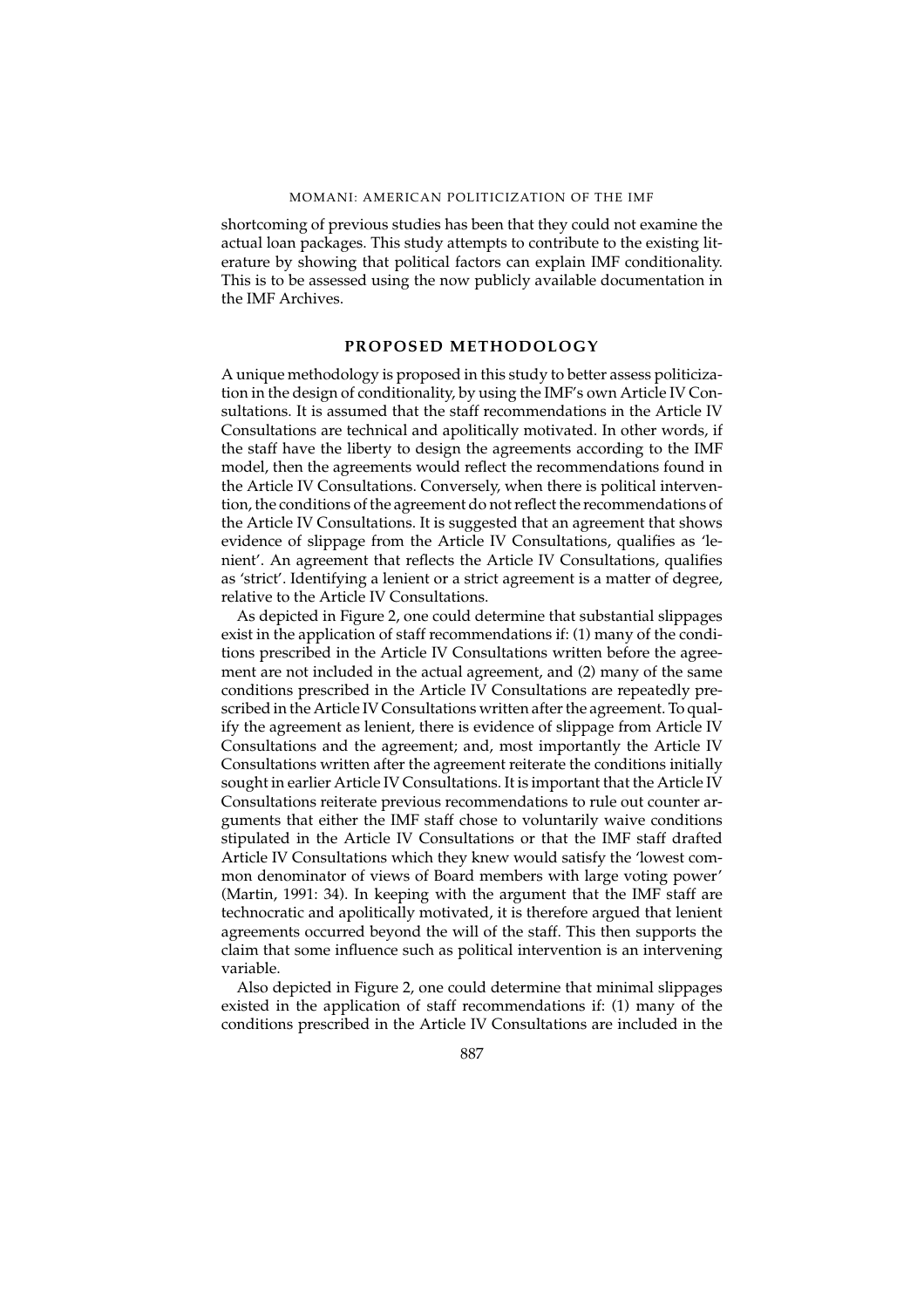

**Figure 2** Leniency or strict agreements.

888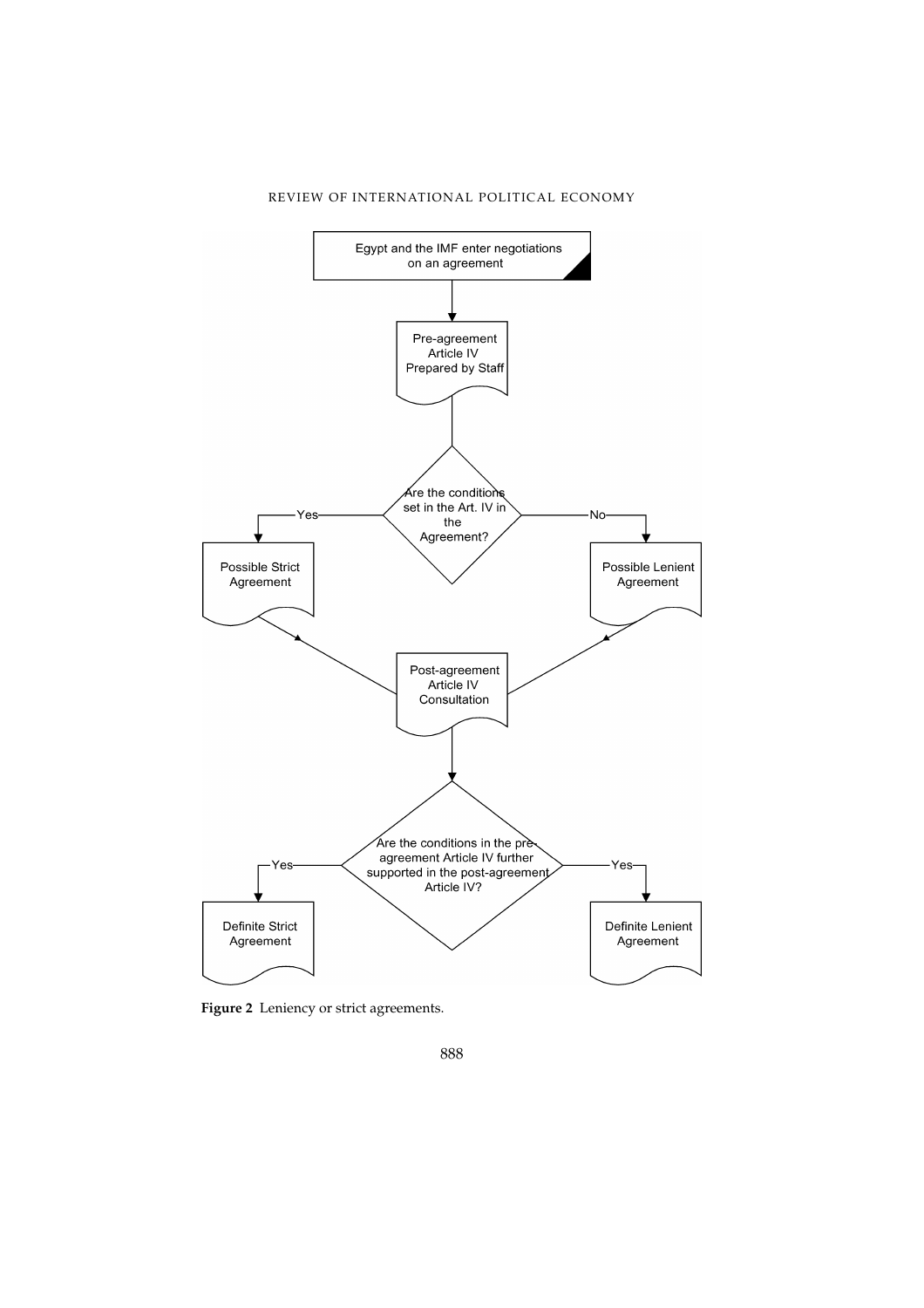actual agreement and (2) in the Article IV Consultations written after the agreement, the IMF staff expresses satisfaction with recommending the conditions of the agreement. To further corroborate the findings, the IMF staff express satisfaction with the agreement in interviews. Where minimal slippages in the application of staff recommendation exists, this is characterized as a strict agreement.

Interviews with several of the negotiation participants were conducted to help authenticate the authorship of the documents. It is important, particularly in the case of the IMF, to authenticate authorship because the Policy Development and Review Department review and edit IMF staff reports (see Harper, 1998). It should be noted that many of these interviews were difficult to obtain, particularly with IMF staff who are officially not allowed to speak to the public about negotiations. These interviews lasted a minimum of an hour and were candid. Throughout 1998–2000, a total of twenty-five interviews were conducted, these included four former Executive Directors, eight IMF staff members, two World Bank officials, nine US government officials and two Egyptian government officials. Interviews with negotiation participants assisted in determining whether IMF staff felt strongly about the prescribed conditions that were either included in, or waived from the agreements. Questions posed in interviews with negotiation participants determined the staff's views of the agreements and the reasons they believed that slippages occurred. Content-analysis of internal IMF documents, complemented by in-depth interviews, is a suitable method available to studying the design of IMF conditionality.

## **POLITICIZATION IN THE CASE OF EGYPT**

The methodology suggested above was tested using the case of Egypt. Egypt and the IMF signed four agreements in the late 1980s and 1990s. It was observed that the 1987 and 1991 IMF–Egyptian agreements were lenient, as evidenced by a high degree of slippage between the staff's prescribed conditions in the Article IV Consultations and the actual terms of conditions contained in the agreements. On the other hand, the 1993 and 1996 agreements were strict as evidenced by a low degree of slippage between the staff's prescribed conditions in the Article IV Consultations and the actual terms of conditions contained in the agreements.

The 1987 agreement, negotiated from 1985 to 1988, included three conditions, although five further conditions were absent from the agreement despite IMF staff recommendations. The 1987 agreement ended, without the release of the final tranches, after none of the attached conditions were implemented. The 1991 agreement, negotiated from 1988 to 1993, attached ten conditions, while three other conditions were absent from the agreement despite IMF staff recommendations. Moreover, the Egyptian government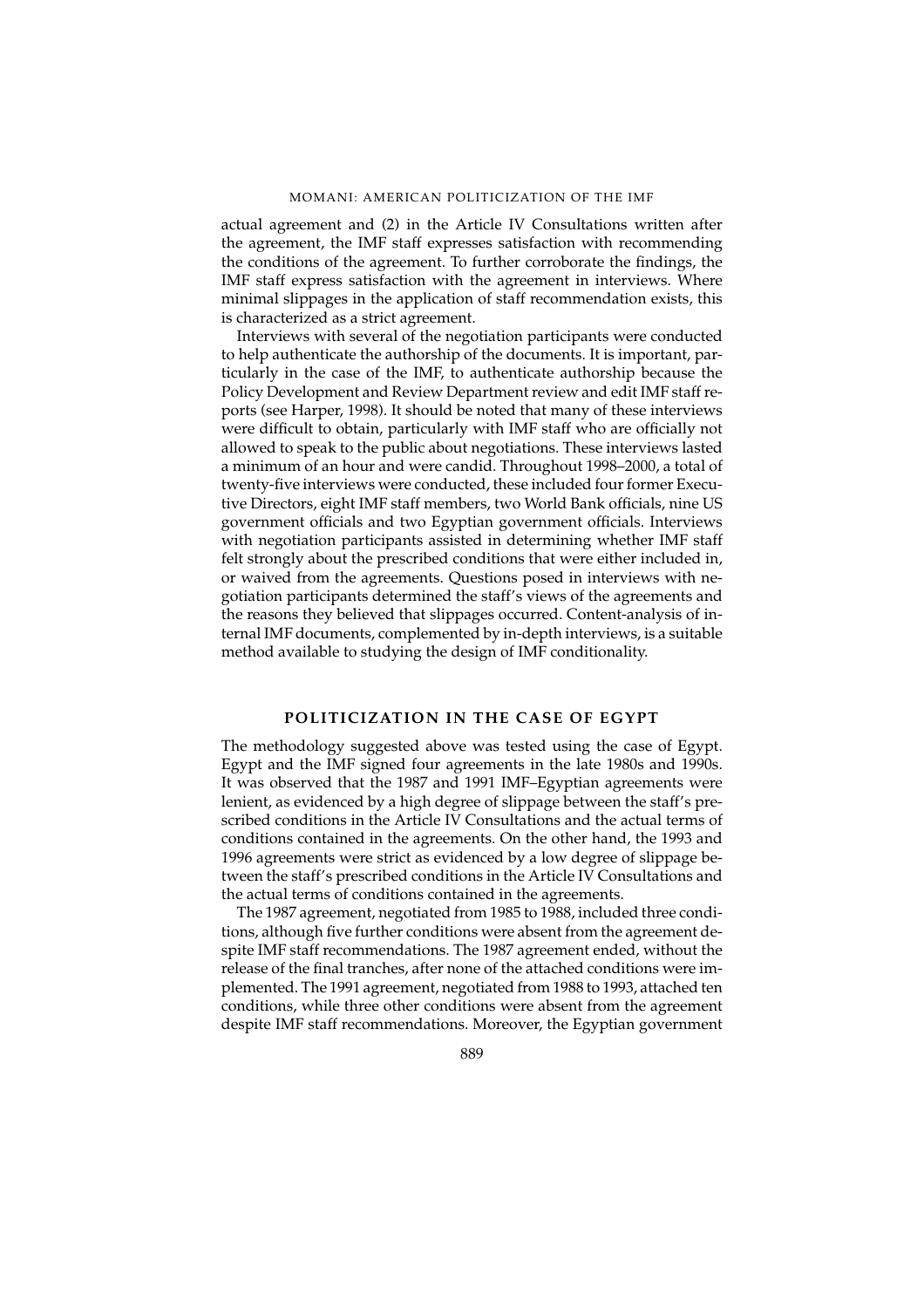received the final tranche of funds of the 1991 agreement despite having implemented only two of the attached conditions. The 1993 agreement, negotiated from 1993 to 1996, attached all eleven conditions recommended by the IMF staff. The agreement ended in failure, however, because five of the attached conditions were not implemented. Similarly, the 1996 agreement, negotiated from 1996 to 1998, attached all seven conditions recommended by the IMF staff. Unlike the 1993 agreement, however, the 1996 agreement ended successfully with the release of the final tranche as all but one condition was not fully implemented (see Table 2). In the 1987 and 1991 Stand-by Arrangements many of the preconditions prescribed in the Article IV Consultations were not included in the actual agreements, many of the same preconditions prescribed were repeatedly prescribed in the Article IV Consultations written after the agreements and the IMF staff expressed dissatisfaction with the agreements in the Article IV reports and in personal interviews. The IMF staff expressed dissatisfaction with the efficacy of lenient agreements, particularly when many of its prescribed preconditions and conditions were ignored for political considerations.

In the 1993 Extended Fund Facility and 1996 Stand-by Arrangement many of the preconditions prescribed in the Article IV Consultations were included in the actual agreements and the IMF staff expressed satisfaction

| Conditions                    | 1987    | 1991<br>Agreement Agreement Agreement Agreement | 1993           | 1996                 |
|-------------------------------|---------|-------------------------------------------------|----------------|----------------------|
| Exchange rate unification     | N       | Y√                                              |                |                      |
| Devaluation                   | N       | N                                               | Υ              |                      |
| Restrict budget deficit       |         | Y                                               | Y√             |                      |
| Decrease interest rates       | N       | Y                                               | Y√             |                      |
| Increase energy prices        | N       | N                                               | Y              | Y∗                   |
| Decrease government subsidies | N       | Y√                                              | Y√             |                      |
| Tax reform                    | Y       | Y√                                              | Y√             | Y√                   |
| Privatization                 |         | Y                                               | Υ              | Y√                   |
| Investment reforms            |         | Y                                               | Υ              | $Y\sqrt{}$           |
| Banking liberalization        |         |                                                 | Y√             | Y√                   |
| Trade liberalization          | Y       | N                                               | Y√             | Y√                   |
| Rent de-control               |         |                                                 | Y <sup>*</sup> |                      |
| Labour deregulation           |         |                                                 | Y√             | Y√                   |
| Capital market liberalization |         |                                                 | Y√             |                      |
| Agreement type:               | Lenient | Lenient                                         | Strict         | <i><b>Strict</b></i> |

**Table 2** Conditions included and implemented in the agreements

Key:  $N =$  Conditions referred to in the pre- and post-IMF staff Article IV Consultations but not included in the agreement despite staff recommendations.

Y=Conditions referred to in the pre- and post-IMF staff Article IV Consultations and included in the agreement.

 $\sqrt{\frac{1}{1}}$  = Implemented condition at end of the agreement.

 $\star$  = Implemented condition following the end of the agreement.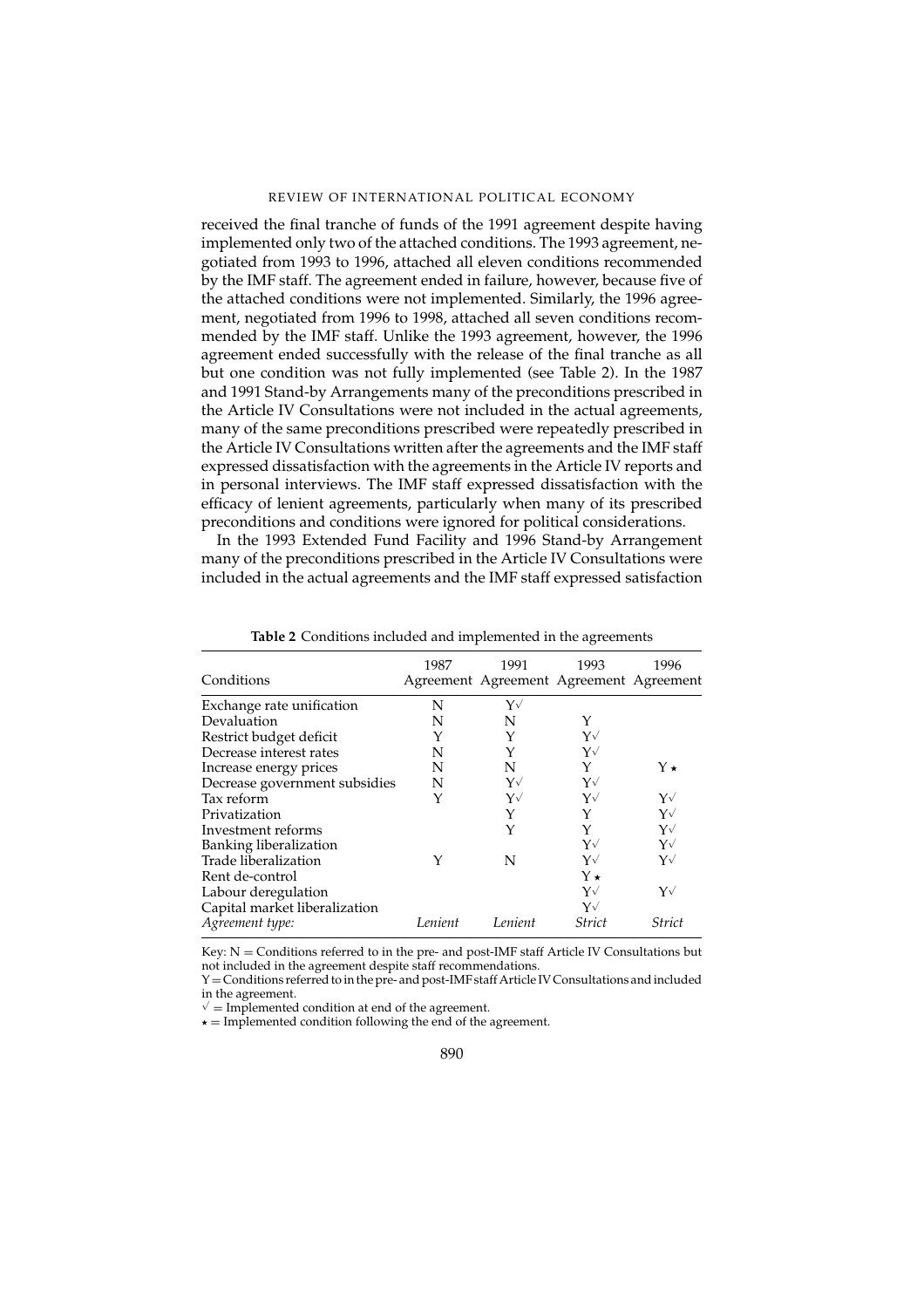with the conditions of the agreement in Article IV Consultations and in personal interviews. It is therefore suggested that the 1993 and 1996 agreements were strict. The IMF staff persevered in having the 1993 agreement end without the release of the final tranche, because the Egyptian government refused to comply with devaluation. The 1996 agreement, on the other hand, ended successfully as the Egyptian government complied with nearly all of the stipulated conditions. Political intervention in IMF negotiations of the 1993 and 1996 agreements was not observed, and these agreements were found to be strict.

Throughout the course of negotiating the 1987 agreement, the United States helped the Egyptian government attain a lenient agreement because it feared that political instability would ensue in Egypt. The Egyptian government feared repetition of the 1977 riots, resulting from rapid implementation of suggested IMF reforms. The United States was also concerned with the political stability of the Egyptian regime, as expressed in a 1985 US GAO report:

However, although State [Department] officials agree with the need for structural changes in the [Egyptian] economy in the long term, they believe that pushing too hard for these changes may raise political tensions . . . and could adversely affect other important aspects of our bilateral relationship. (US GAO, 1985: 10)

To prevent undermining the Egyptian regime, the US Embassy in Egypt under the directive of the State Department took on a direct role in IMF– Egyptian negotiations. According to cables sent between the US Embassy in Cairo and the State Department, acquired through the Freedom of Information Act, the United States was actively overseeing IMF–Egyptian negotiations and involved in designing key conditions. Moreover, according to personal interviews with US Embassy officials, the US State Department and US Executive Director at the IMF were involved in making sure that Egypt received a lenient agreement for fear of ensuing political instability.

The Egyptian government, with American support, wanted to pursue a gradual reform programme with which the IMF staff did not agree. In the 1986 Article IV Consultation the staff wrote, to this issue, that:

The staff is mindful of the political and social implications resulting from implementing the bold package of economic reforms suggested above. However, the precariousness of the balance of payments and the need to create jobs for the rapidly growing labor force and for Egyptian workers returning home makes the introduction of new policies a matter of urgency. Delay in the adoption of key reforms will neither reduce the magnitude of the problem nor ease the political difficulties that are discouraging the implementation of a vigorous program. (IMF, 1986: 28)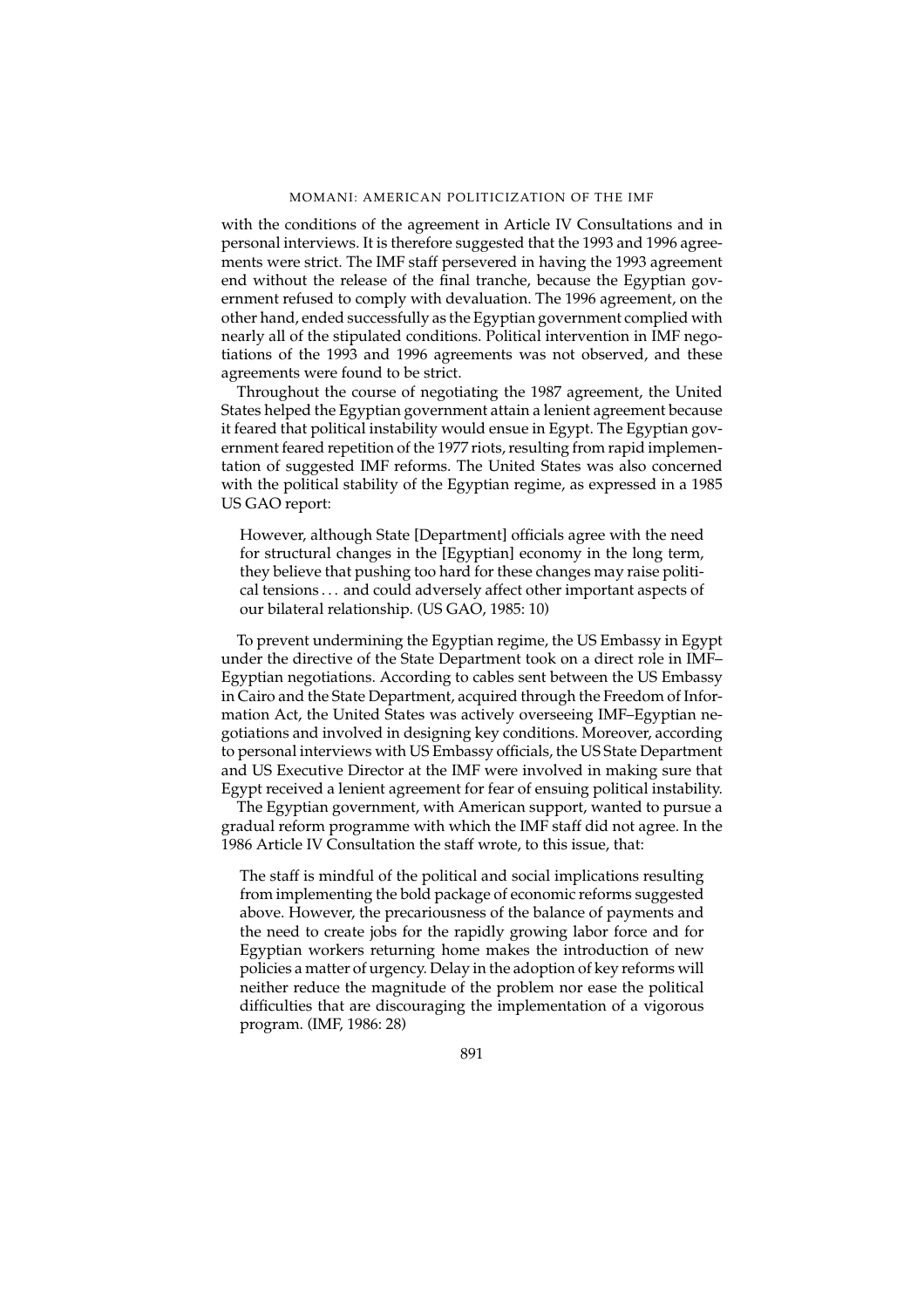In sum, the IMF staff argued that gradual reforms were insufficient and 'would have to give way' to 'vigorous' policies that were deemed necessary for the Egyptian economy (Ibid: 16).

According to personal interviews with Executive Directors, the US Executive Director and the Executive Director representing Egypt convinced the Board that a lenient IMF–Egyptian agreement was important to preserving the fragile regime and that this should supercede IMF staff recommendations. As one Executive Director, reminiscent of the 1977 Egyptian riots, stated during the Board meeting on Egypt's 1987 agreement:

It would not be prudent, for Egypt but also for the Fund, to test the limits of social tolerance, particularly since the reaction of the Egyptian public to certain adjustment measures in the past is still well remembered. (Unpublished speech presented 15 May 1987)

The staff was also aware of this as it reported in the *1988 Article IV Consultation* that:

The Egyptian representatives expressed the view that the adjustment envisaged in the staff scenario was too rapid, and its impact would jeopardize economic growth and social stability. The pace of reform had to be geared to likely public reaction, and public tolerance had now been stretched to the danger point. (IMF, 1988a: 21)

Nevertheless, the staff did not agree that a lenient programme was the best course of action. In fact, the 1987 agreement did not receive the implicit support of the Policy Development and Review Department (PDR) responsible for verifying the soundness of IMF programmes. This was marked by the highly publicized resignation of the head of the PDR, David Finch, who protested political intervention into Egypt's agreement. In his farewell speech to the Executive Board, Mr. Finch commented that:

The role of the [PDR] Department has been particularly conscience [sic], as a colloquialism almost, in the sense that it is to ensure uniformity of treatment or to encourage uniformity of treatment and responsibility of action, particularly in the use of resources. It had been increasingly evident that Governments were moving towards more political actions. The particular cases of course that come to mind are well known. Egypt and Zaire, at the time were quite clearly political elements entering into the role of the Fund, and they are ones that in a sense we felt/I felt in particular that needed to be featured and resisted. (Unpublished speech presented 18 March 1987)

According to numerous interviews with IMF staff, staff members agreed with Finch's remarks and felt that the Egyptian agreement was lenient. Egypt had such favourable treatment because, as the staff stated in the *1987 Standby Arrangement*, Egypt had a 'strategic geographical location'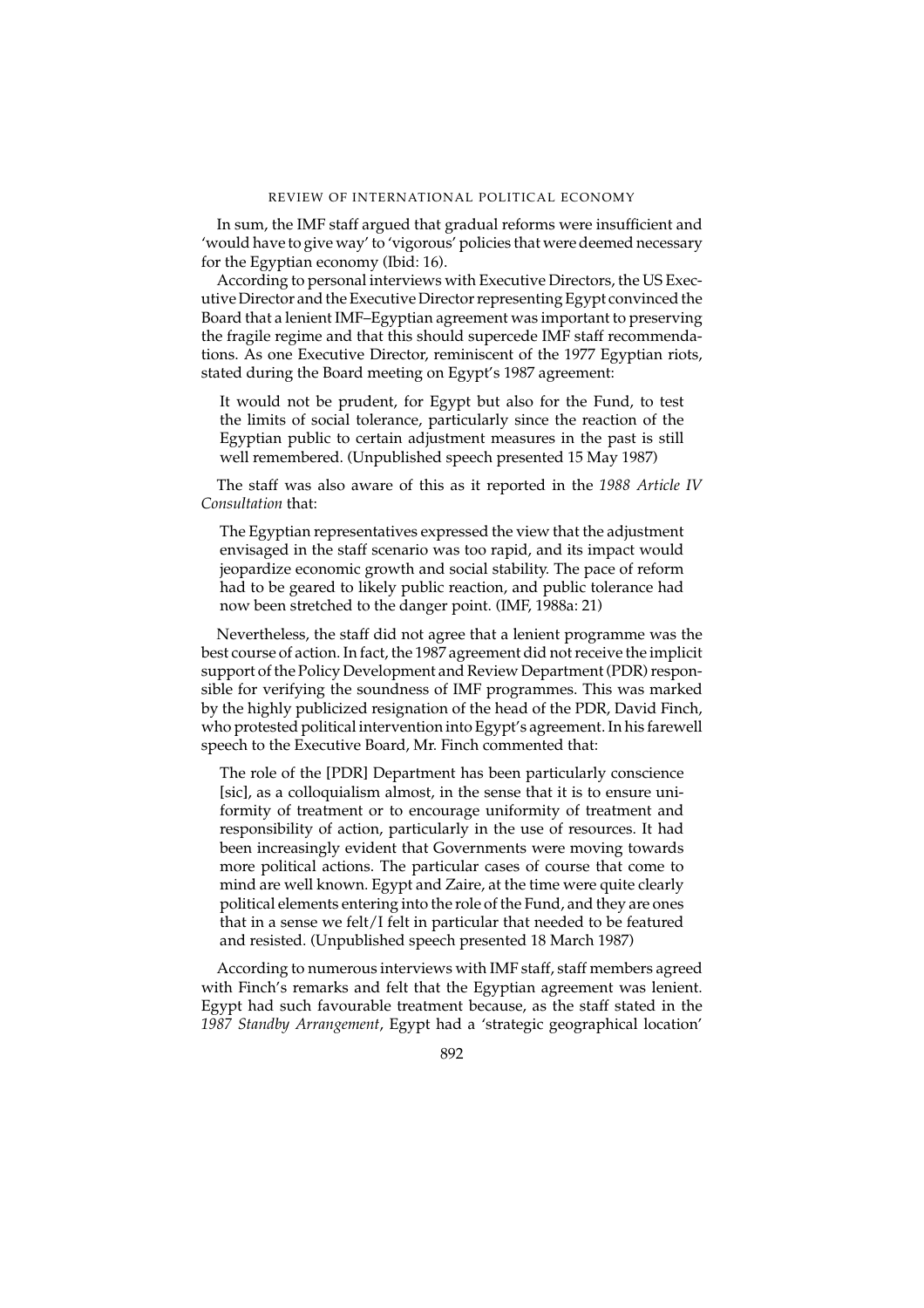(IMF, 1987a: 37). The IMF staff revealed in interviews that Egypt always reminded Executive Directors, especially of the United States, that upholding its economy ensured peace in the Middle East. Egypt convinced the United States that the geopolitical importance of Egypt's economy outweighed the need for tough IMF conditionality.

Throughout negotiations of the 1991 agreement, the United States again intervened to support a lenient agreement. According to US Embassy communiques with the State Department, acquired through the Freedom of Information Act, the Egyptian government had asked the US government for help. The Embassy reported that

The Egyptians ... want us to urge the IMF to bend to their estimate of the possible and conclude an agreement rapidly. Both as a signal to the IMF and because they are desperately strapped for cash to meet debt and food purchase payments . . . (US Embassy, 1990a: 2)

#### The Embassy also warned that

Egypt has remained calm in the aftermath of these price increase but very tense; similar increase of lesser magnitudes produced rioting and the Army's intervention in 1977. The mood today is angry but resigned. (1990a: 2)

In response, the State Department told its Embassy in Cairo to assure President Mubarek that 'we remain committed to helping you reach an agreement with the IMF and are in touch with them' (US Embassy, 1990a: 4).

The onset of the Persian Gulf crisis in August 1990 further heightened US concerns about the stability of the Egyptian regime. The US government recognized 'if Egypt and the IMF continue their exchanges on the same basis they conducted them in the past, there will be no Stand-by agreement, no debt rescheduling and therefore great peril to Egypt at this critical moment in the region's affairs' (1990b: 2). Moreover, Egypt knew that the United States and other states understood Egypt's important role in legitimizing military action in the Persian Gulf. The Egyptian government wanted the US government and the IMF to reward it for its commitment to US actions, by accepting a lenient agreement. This was clearly expressed to the US government. The US Embassy in Cairo reported that

The Egyptians observed that the Gulf crisis has focussed attention on Egypt's stabilizing influence in the region. The time is right, therefore, for a meeting of the G5 or G7 nations to commit in advance the resources needed to meet the finance gap. [The Egyptian government representative] stated he would prefer the US lead such a meeting. According to [the Egyptian government representative], IMF Managing Director Camdessus told them in their last meeting that he could not agree to a Stand-by based on the Egyptian economic reform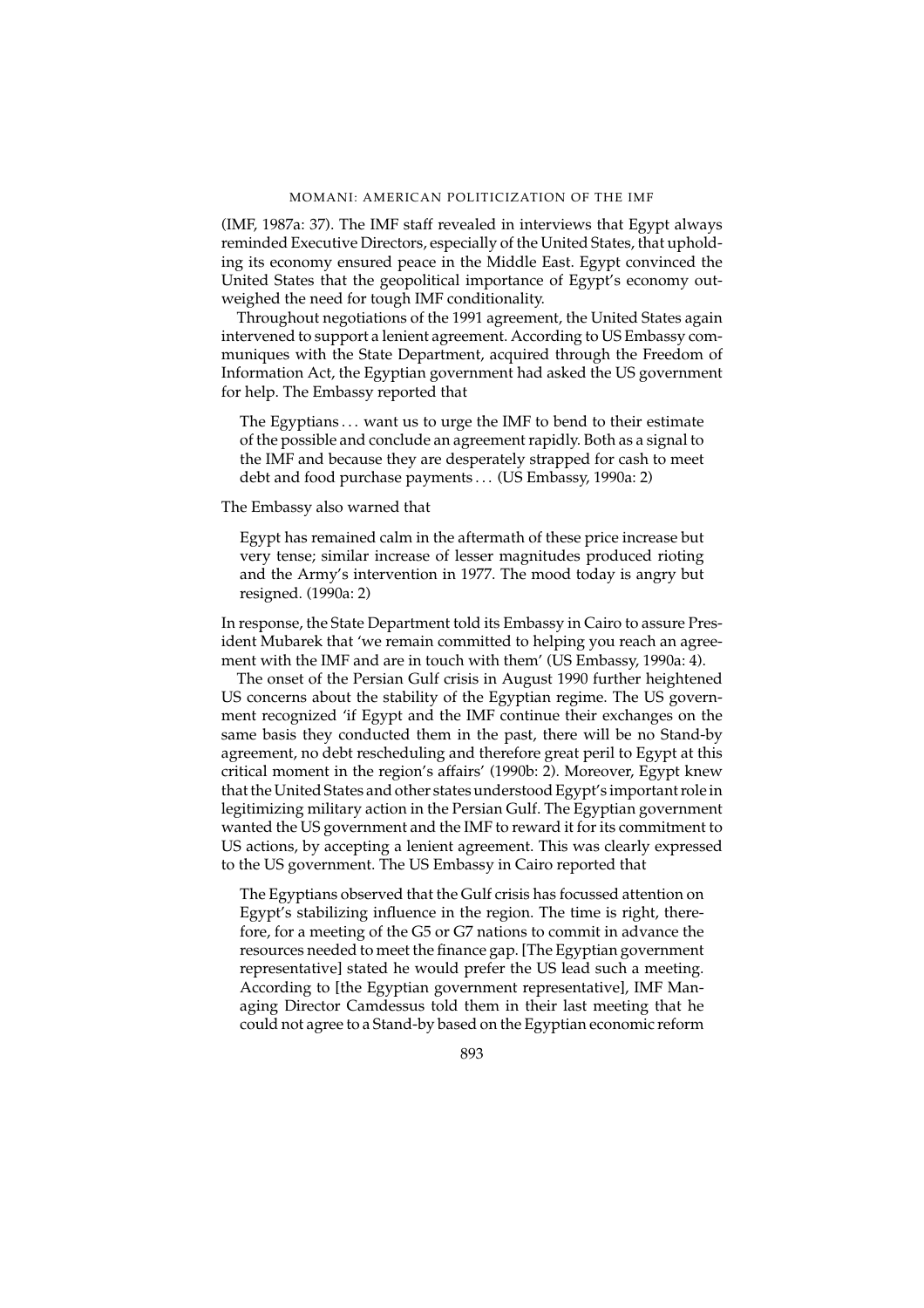plan until the creditor nations would agree to meet the finance gap. The Egyptians believe that a pledge in advance will allow the IMF a face-saving means of reducing its demands. This would, said [the Egyptian government representative] settle three quarters of the differences between the Egyptians and the Fund. (US Embassy, 1990b: 4–5)

The US government assured the Egyptian government that it would arrange a meeting of its creditors and of IMF and World Bank Executive Directors. The Embassy commented that

It is in our [US] interest to see the IMF and the Egyptians come to terms quickly and conclude a Stand-by which will set reform performance benchmarks and open the door to debt rescheduling. Egypt faces a real economic mess without IMF and IBRD agreements. The Gulf crisis imposes huge financial costs; the massive return of Egyptians from Kuwait and Iraq add social and political burdens . . . there is simply no way this government will chop LE5 billion from its budget or surge energy prices in the weeks ahead to secure an IMF agreement . . . therefore, we need to find another way. (US Embassy, 1990b: 4–5).

In March 1991, the US Embassy in Cairo expressed its concern over the Fund's reluctance to accept Egypt's Letter of Intent. The US Embassy reported to Washington that 'although short of ideal, this new proposal represents a considerable effort on the GOE's [Government of Egypt] part to come to grips with the problem. Embassy recommends that the IMF be encouraged to respond positively and send a team to Cairo to finalize a Letter of Intent' (US Embassy, 1991: 2). Soon after, Egypt's weak Letter of Intent was accepted at the Executive Board even though it did not incorporate many of the preconditions that the IMF staff had been adamant about in previous years. Moreover, the IMF released all installments of funds despite the fact that the Egyptian government failed to implement almost all of the conditions attached to the agreement. The United States intervened again in the negotiations of IMF conditions because it wanted to reward Egypt for its participation in the Persian Gulf War coalition, to ensure the Egyptian regime's stability during a volatile time, and to fulfill a \$28 billion Paris Club's debt forgiveness stipulation that an IMF agreement be in place.<sup>16</sup>

The United States did not intervene in the 1993 and 1996 IMF–Egyptian agreements' terms and conditions because of relative regime stability due to regional calm. Regional calm during negotiations of the 1993 and 1996 IMF agreements was created with the dual containment of Iran and Iraq, the pacification of the Soviet Union, the 1993 Palestinian Liberation Organization (PLO) and Israeli Declaration of Principles, and the 1994 Jordanian and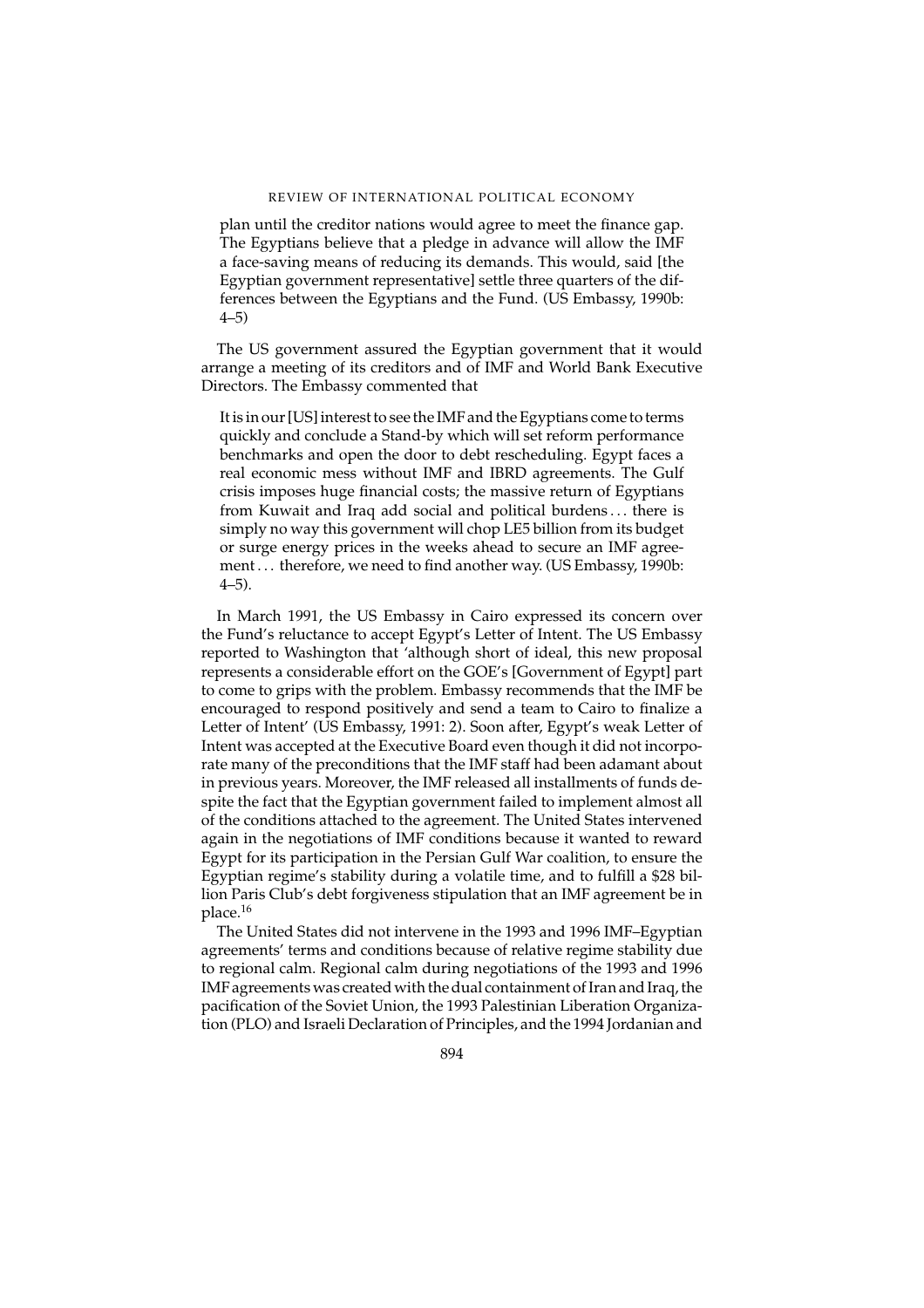Israeli peace agreement. The 1993 and 1996 agreements were negotiated apolitically between the IMF staff and the Egyptian government as there was no evidence of slippages between the staff reports and the agreements and correspondingly no evidence of Executive Board intervention.

#### **DECISION-MAKING PROCEDURES AND THE ROLE OF IMF STAFF AND THE EXECUTIVE BOARD**

Based on numerous interviews with IMF staff, staff members expressed resentment toward the Executive Board for interfering in their negotiations with Egypt and with other countries. The staff argued that many countries had important allies in the Executive Board which helped them receive favouritism. Executive Directors kept themselves abreast of negotiations in countries they deemed to be of strategic importance. According to one Executive Director and several staff members, it was common for Executive Directors with an interest in a specific country to go downstairs to staff offices and ask to be briefed on the status of negotiations with the country in question. In some cases, Executive Directors pressured the staff to pursue certain conditions and abandon other conditions. As Bob Russell, former advisor to the IMF's ETR department stated in his letter to the Editor of the Wall Street Journal,

[T]ruth be told, staff views don't matter very much. What you seem to have difficulty accepting is that the country representatives on the IMF board – where the United States and other hard currency countries wield the most votes – call the tune. They, not anonymous staff, decide which tax policy and exchange-rate recommendations are preferable. (Russell, 1999: 89)

Staff resentment of Executive Board interference in negotiations was evident. Not surprisingly, moreover, some countries' Executive Directors such as the United States would be listened to more frequently. The United States requested and received more staff briefings, formally and informally, than other Executive Directors.

The Executive Directors were given advance copies of the staff's Article IV Consultations and debtor states' Letter of Intent. The front page of all Article IV Consultation reports which were circulated to the Executive Board included the names and contacts of staff members to call upon and discuss the contents of the document. The front page also noted an Executive Board meeting date to discuss the document, unless an Executive Director objected. In the case of several staff Article IV Consultations on Egypt, the initial meeting dates were delayed for months. These delays corresponded with negative staff assessments of Egypt. One can infer that interested Executive Directors delayed meetings on Egypt when the staff wrote negative assessments. Political pressure and interference with staff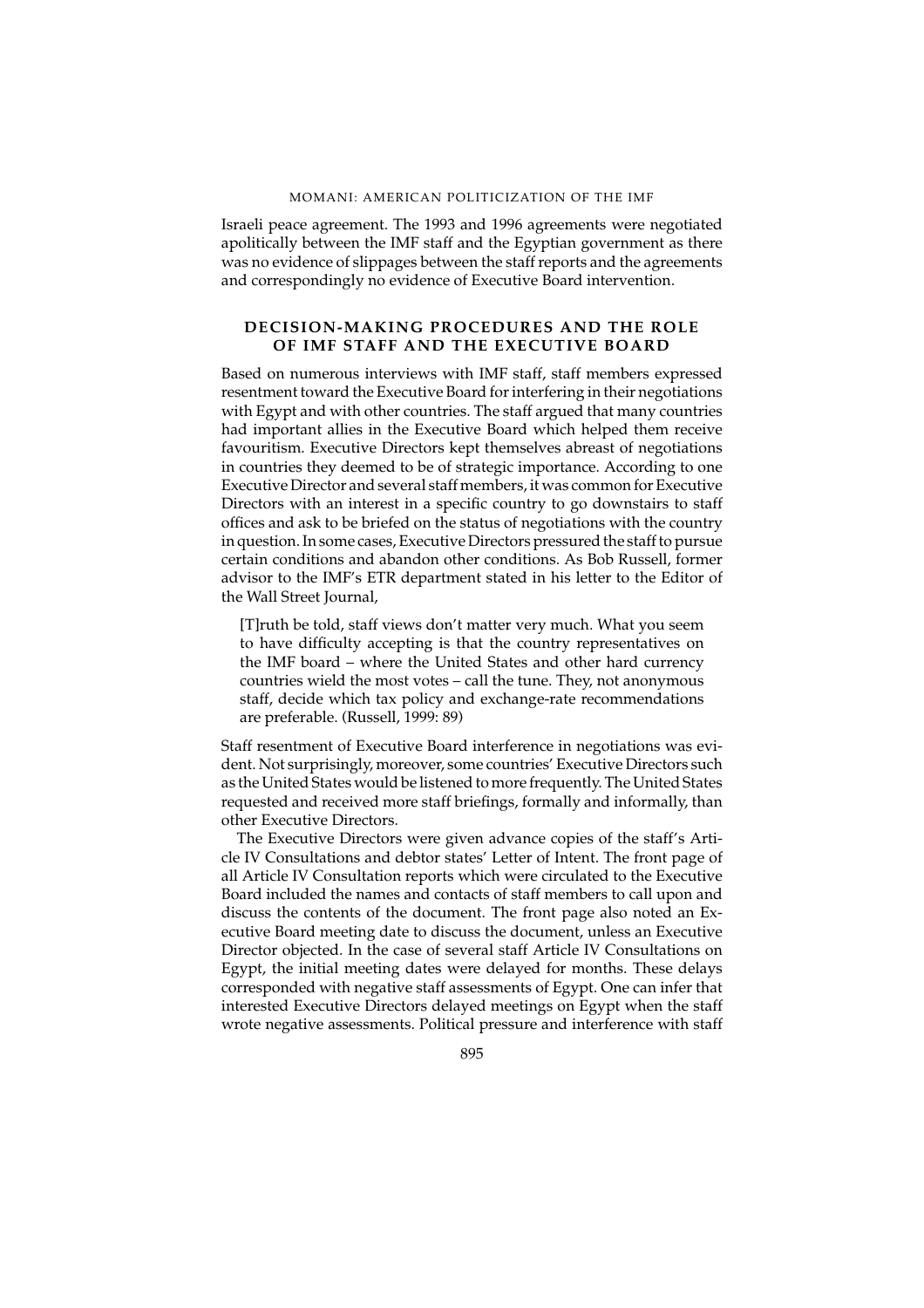then ensued, in order to try and have the staff change their prescribed conditions.

When the United States dominated the Executive Board meetings on Egypt, the IMF staff tended to still be critical of any lenient IMF agreement.<sup>17</sup> One could suggest that the staff, therefore, continued to have intellectual dominance and a critical role *vis-a-vis* the Executive Board. As former Executive Director Ian Clark stated:

Board members take pride in bringing high quality and independent analysis to the table. At the same time, the Board can achieve little without the cooperation of the management and staff, who, in addition to possessing detailed knowledge, possess the mandate for conducting surveillance reviews and program negotiations with member countries. (1996: 26)

The staff, in absence of political interference, persevered in dominating the intellectual debate on conditions. The fact that Executive Directors had to delay board meetings on Egypt suggested that the staff were not easily influenced. Political pressure and intervention were not easily done. Instead of changing the staff's recommendation, the Executive Board accepted weak Letters of Intent and therefore weak agreements. This was the way that the Executive Board ensured leniency. Having said that, an Executive Director revealed that sometimes Executive Directors made certain that select staff members and not others were assigned to the country concerned. In the case of Egypt, the US Executive Director and the Egyptian Executive Director attempted to have a particular staff member assigned to Egypt because they believed this individual to be more favourable than others in the same department. Nevertheless, Executive Directors did not intervene without significant effort at politicization.

As for the IMF's claim that Executive Board decision-making was based on consensus, Executive Directors understood the unequal distribution of power in the Board and that Board decisions reflected this. According to one Executive Director, it was understood that the United States had the most powerful presence in the Board. As a result, the Managing Director often regurgitated the United States' position in his statements. Executive Directors were not treated as equals within the institution. As stated, the US Executive Director received documents and established meetings with staff members quicker than other Directors. The United States wielded a lot of power in the Fund, as David Sanger noted in a study of South Korea:

South Korea slipped within days of running out of hard currency to pay its debts in December, it sent a secret envoy, Kim Kihwan, to work out a rescue package. 'I didn't bother going to the IMF,' Mr. Kim recalled recently. 'I called Mr. Summers's office at the Treasury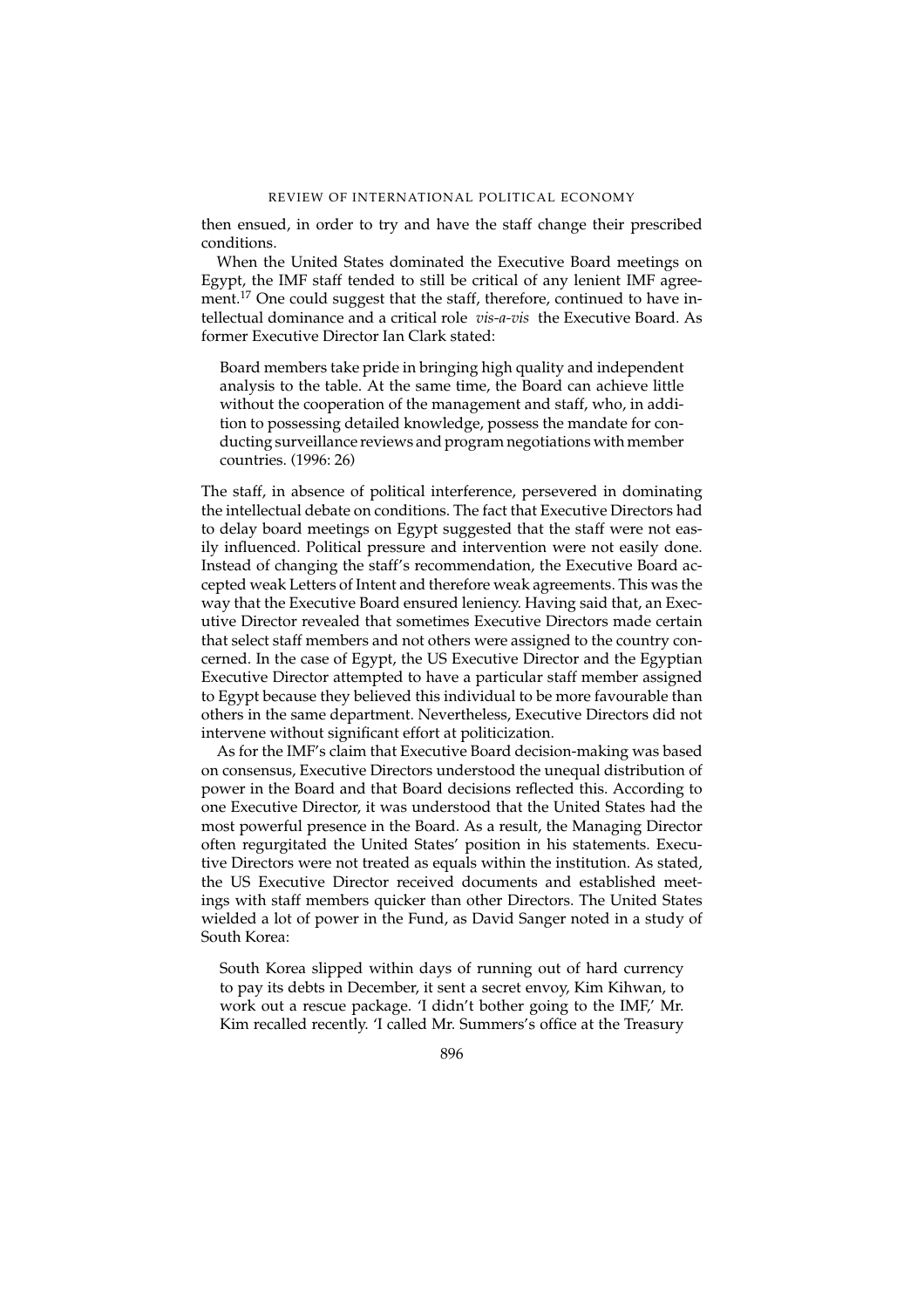from my home in Seoul, flew to Washington and went directly there. I knew this would get done.' (1999: 23)

The result of this was an IMF agreement signed with South Korea in 1998, where US political intervention in negotiations prevailed.<sup>18</sup> The IMF's Deputy Director, Stanley Fisher, was reportedly upset with the United States' political intervention in South Korea's negotiations saying that, 'to make a negotiation effective, it has to be clear who has the authority to do the negotiating' (quoted from Sanger, 1999: 23). Nevertheless, as suspected, the United States did not intervene in every agreement that came to the Executive Board. The United States intervened when it was concerned about a strategically important country and when its strategic objectives were at risk, as was the case of Egypt during negotiations of the 1987 and 1991 agreements.

According to several Executive Directors, the United States was always concerned about the terms of conditions attached to Egypt's agreements.<sup>19</sup> The US Executive Director was the strongest advocate for Egypt. The Executive Directors interviewed, in addition to the many staff interviewed, confirmed that the United States intervened in both negotiations of the 1987 and 1991 agreements to ensure that Egypt received lenient agreements. Those interviewed cited the resignation of David Finch (former head of PDR) as an important and unprecedented event that resulted from political intervention in Egypt's 1987 agreement.

According to several interviews, European Executive Directors were often frustrated with US intervention in Egypt's negotiations. The European Directors wanted the staff's prescribed conditions carried through and were frustrated at continued intervention by the American government. Several European states lent Egypt large sums of money and were a part of the Paris Club restructuring program for Egypt. According to a US representative at the Paris Club, the European states resisted forgiving part of Egypt's debt. European states later compromised and agreed to the American debt forgiveness proposal in exchange for the IMF staff monitoring and ensuring Egypt's economic liberalization. It would be of no surprise that the European Directors, under the guidance of their capitals, resented further American involvement in the Executive Board after such generous terms at the Paris Club.<sup>20</sup> The United States helped Egypt overstep  $G-7$ members at the Board.

Despite their differences, the IMF staff members and Executive Board tried to demonstrate solidarity within the organization. This attempt to portray 'a "single corporate line" in negotiations with countries requires a somewhat hierarchical managerial structure and highly developed internal procedures to encourage questioning and debate at an early stage but to act with Cabinet-like solidarity after decisions are made' (Clark, 1996: 25). Dissension within the ranks of the Fund was not acceptable, putting

897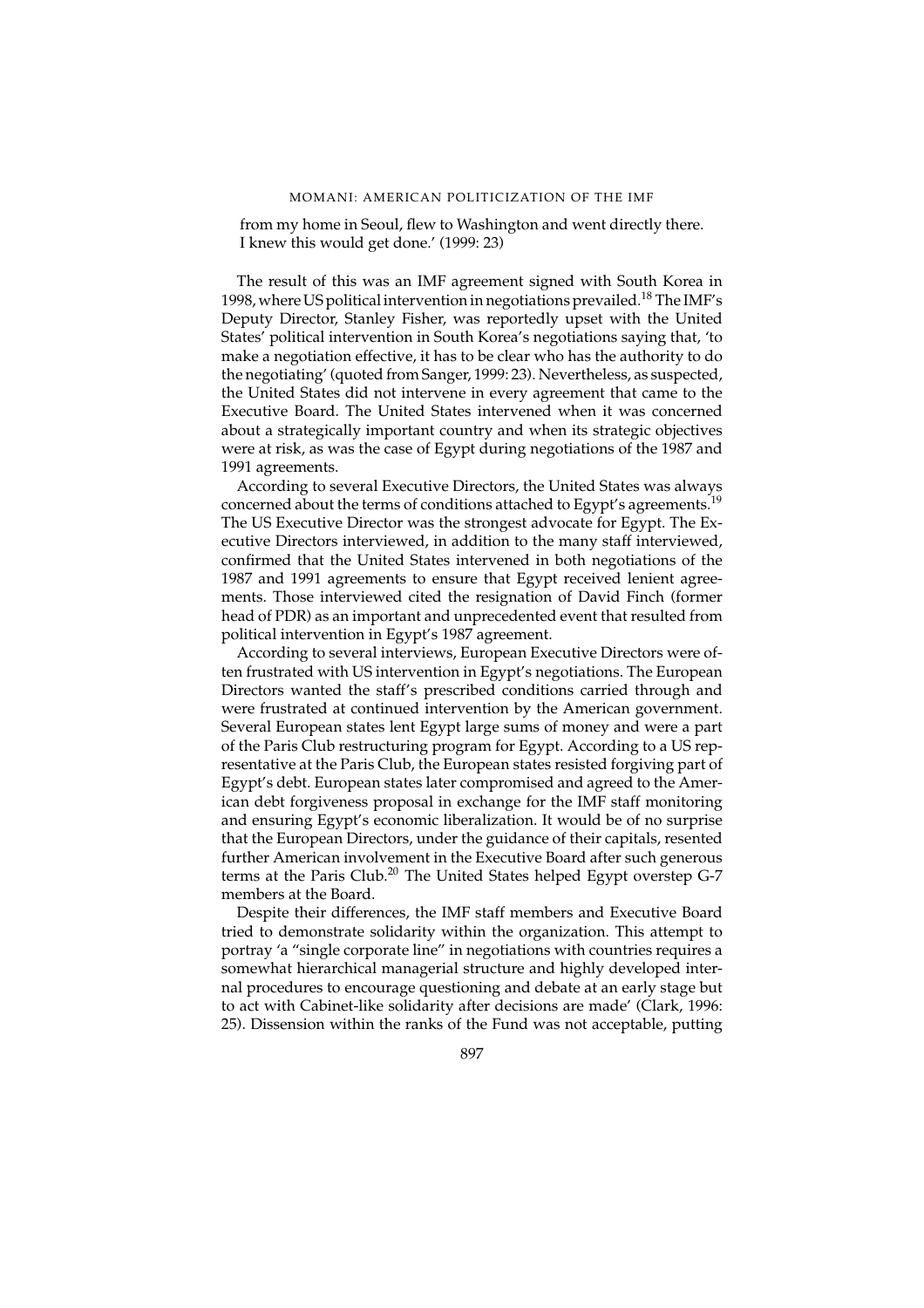the burden on the staff to accept the Executive Board's suit after a decision had been taken. As former Managing Director Camdessus stated: 'the intellectual discipline will be maintained while I am here – we deal with crises and we cannot have our troops [the staff] rethinking strategy on the field of battle' (quoted in Clark, 1996: 25). The staff were pressured by the Executive Board prior to and after negotiations, despite their differences of opinion on loan conditions.

Executive Directors also tried to demonstrate solidarity within the Board but were often forced to take their respective country's position. The Executive Directors are supposed to be autonomous from the countries they represent. After all the Executive Directors are paid by the Fund, and are housed in Washington far from their native countries. However, as one former Executive Director confirmed, the Executive Directors often read their official statements in the meetings sent from their country's capitals. The Directors perceived themselves to be similar to ambassadors and definitely did not feel autonomous to decide the economic merits of any programme.

## **CONCLUSION**

While there is no clear algorithm for IMF decision-making, based on IMF written statutes, the IMF argues that its decision-making is apolitical, and based on its staff's recommendations. The IMF claims that external factors, such as the distribution of power in the international system, is perhaps symbolically reflected in IMF quotas, but does not affect the final outcome of decisions. This is based on the belief that the IMF staff, who are technocratic and not politically motivated, determine the conditions attached to loan agreements.

In order to understand the IMF, both the internal decision-making structure and the geopolitical environment in which it operates are needed to explain negotiations on the terms and conditions it applies to its assistance. It would be naive to argue that the United States contributes significant amounts to the Fund's liquidity without the expectation of having its voice heard on key strategic allies at all levels of the Fund's decisionmaking process. Although it has been argued by several studies that the United States wields considerable power within the Executive Board, this study also adds that the United States intervenes in the design of loan conditionality.

In 1987 and 1991, Egypt demonstrated to the US government that tough IMF conditions would undermine Egypt's political stability in an already volatile region and therefore the United States intervened to ensure two lenient agreements by usurping staff recommendations. Lenient agreements that did not reflect the Article IV Consultations prepared by the IMF staff prevailed because of US pressure on the Executive Board. So, it can be learned that the staff did not succumb to US pressure by changing the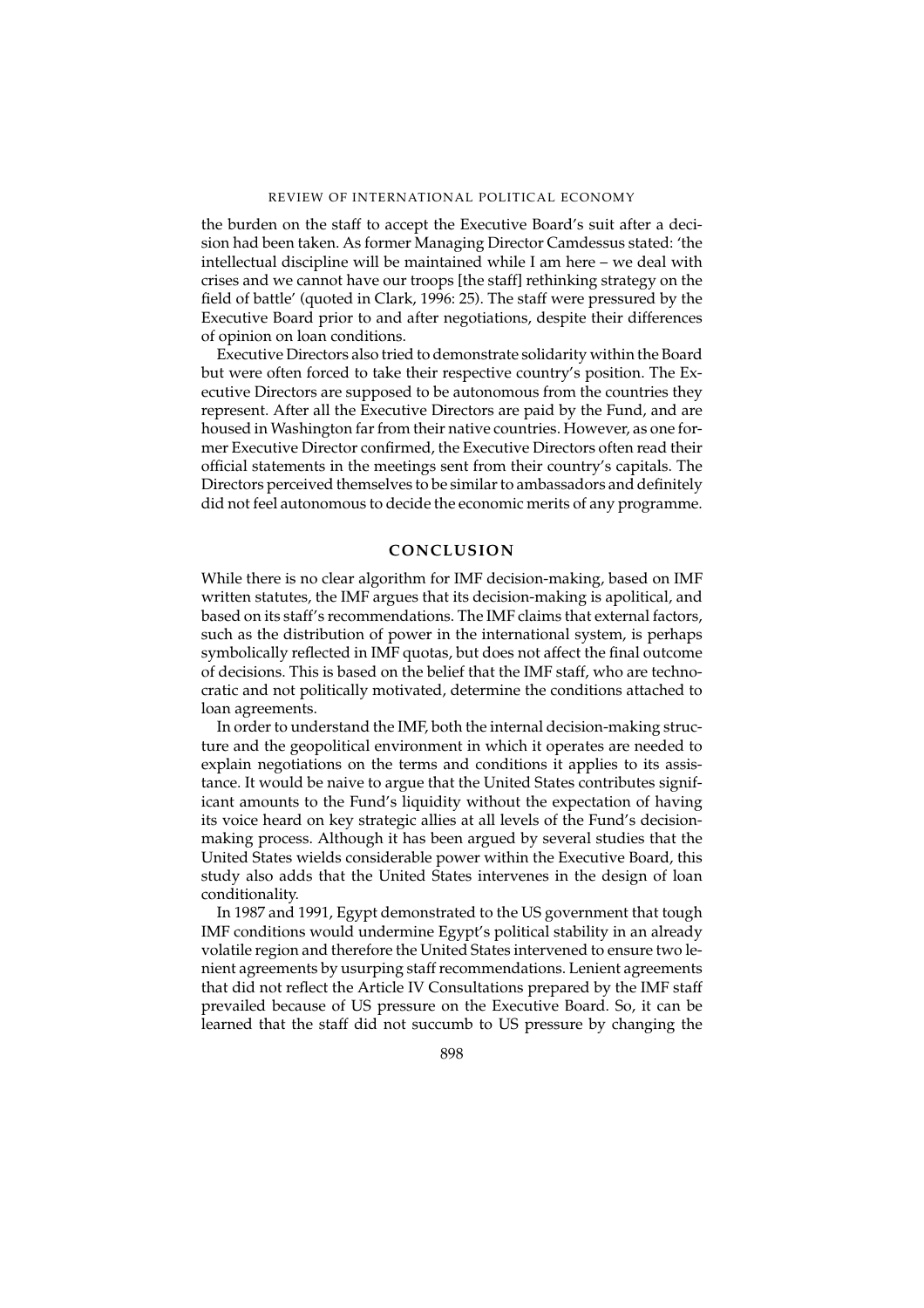post-agreement Article IV Consultations. On the contrary, the United States was able to push lenient agreements through without the implicit support of the IMF staff. Decision–making in the Fund did not follow the principle of consensus building, but rather reaffirmed that US power in the Fund is enforced at all levels within the process of determining conditionality.

## **APPENDIX I**

#### **Selected 1979 Guidelines on IMF Conditionality**

*Guideline 1:* Members should be encouraged to adopt corrective measures... Article IV consultations are among the occasions on which the Fund would be able to discuss with members adjustment programs, including corrective measures, that would enable the Fund to approve a stand-by arrangement

*Guideline 5:* Appropriate consultation clauses will be incorporated in all stand-by arrangements . . .

*Guideline 6:* Phasing and performance clauses . . . will be included in all other stand-by arrangements but these clauses will be applicable only to purchases beyond the first credit tranche.

*Guideline 7:* The Managing Director will recommend that the Executive Board approve a member's request for the use of the Fund's general resources in the credit tranches when it is his judgement the program is consistent with the Fund's provisions and policies and that it will be carried out . . . A member may be expected to adopt some corrective measures before a stand-by arrangement is approved by the fund, but only if necessary to enable the member to adopt and carry out a program consistent with the Fund's provisions and policies.

*Guideline 9:* The number and content of performance criteria may vary because of the diversity of problems and institutional arrangement of members. Performance criteria will be limited to those that are necessary to evaluate implementation of the program with a view to ensuring the achievement of its objectives. Performance criteria will normally be confined to (i) macroeconomic variables, and (ii) those necessary to implement specific provisions of the articles or policies adopted under them. Performance criteria may relate to other variables only in exceptional cases when they are essential for the effectiveness of the member's program because of their macroeconomic impact.

*Guideline 10:* In programs extending beyond one year . . . provision will be made for a review in order to reach the necessary understandings with the member for the remaining period.

*Guideline 11:* The staff will prepare an analysis and assessment of the performance under programs supported by the use of the Fund's general resources in the credit tranches in connection with Article IV consultations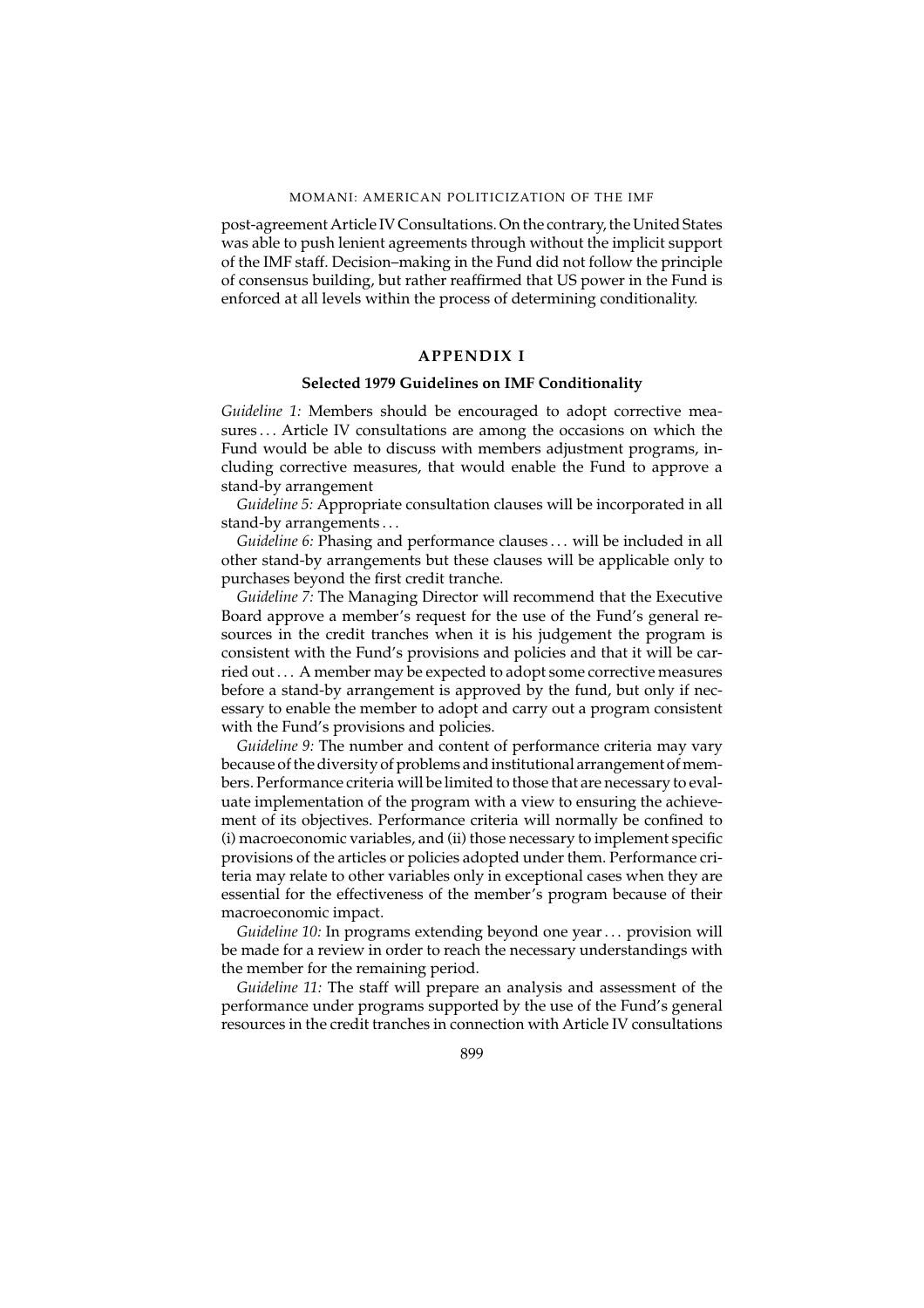and as appropriate in connection with further requests for use of the Fund's resources.

Source: IMF, 1998b: 125–7.

### **NOTES**

- 1 The Author acknowledges the assistance of the IMF Archives. The IMF claims that arrangements with members are not international agreements *per se*, because the member voluntarily requests funds and the arrangements are not contractual in nature. The term 'agreement', however, is used throughout the article to include both Stand-by Arrangements (SBA) and Extended Fund Facility (EFF) arrangements.
- 2 Politicization, defined here, is argued to occur when ostensibly technocratic and scientific–based institutions use non-technocratic criteria in their decision– making. Similarly, politicization as defined by David Kay is: '[T]he reaching of decisions on matters within an agency's or program's functional competence through a process that is essentially political and that does not reflect technical and scientific factors in the decision process; and ... the taking of specific actions on issues within an agency's or program's competence for the sole purpose of expressing a partisan [or self-interested] political position rather than attempting to reach an objective determination of the issues,' (1980:7). Also, slippages are deviations between 'what ought to be' and 'what is'. In terms of policy–making, slippage implies the difference between an ideal outcome, as described by the institution's mandate, and the actual sub–optimal outcome.
- 3 This study relied on examining one country, and of course this potentially questions the notion of replication. The methodology used – content analysis of internal IMF documents and interviews – is replicable. However, the generalizations of the findings are undoubtedly limited by the single country examined. It is doubtful that Egypt was the first and only case where the United States intervened to support lenient IMF agreements. Other debtor states should be examined to further the generalizations suggested. Having said that, the study finds that in two of the four agreements politicization was not observed and, therefore, politicization is not argued to be the norm.
- Technically, however, the IMF has 'never formally adopted a method for determining members' initial quotas and subsequent quota increases because it believes that quantitative measures cannot fully reflect the considerations that appropriately bear on each member's position or on the total size of the Fund's resources,' (US GAO, 1999:7). Correspondingly, some have suggested that the allocation of IMF quotas are in as much a result of political bargaining as of economic criteria (See Rapkin and Strand, 1997).
- 5 The SDR is 'an artificial currency unit defined as a basket of national currencies. The SDR is used as an international reserve asset, to supplement members' existing reserve assets (official holdings of gold, foreign exchange, and reserve positions in the IMF). The SDR is the IMF's unit of account: IMF voting shares and loans are all denominated in SDRs. The SDR serves as the unit of account for a number of other international organizations, including the WB [World Bank].' (IMF, 2001). On June 12, 2000 the SDR exchange rate value was SDR1  $=$  US \$1.33 or US\$1  $=$  SDR 0.75.
- 6 All figures of members' votes and percent of fund total votes were calculated on September 16, 2002 (IMF, 2002).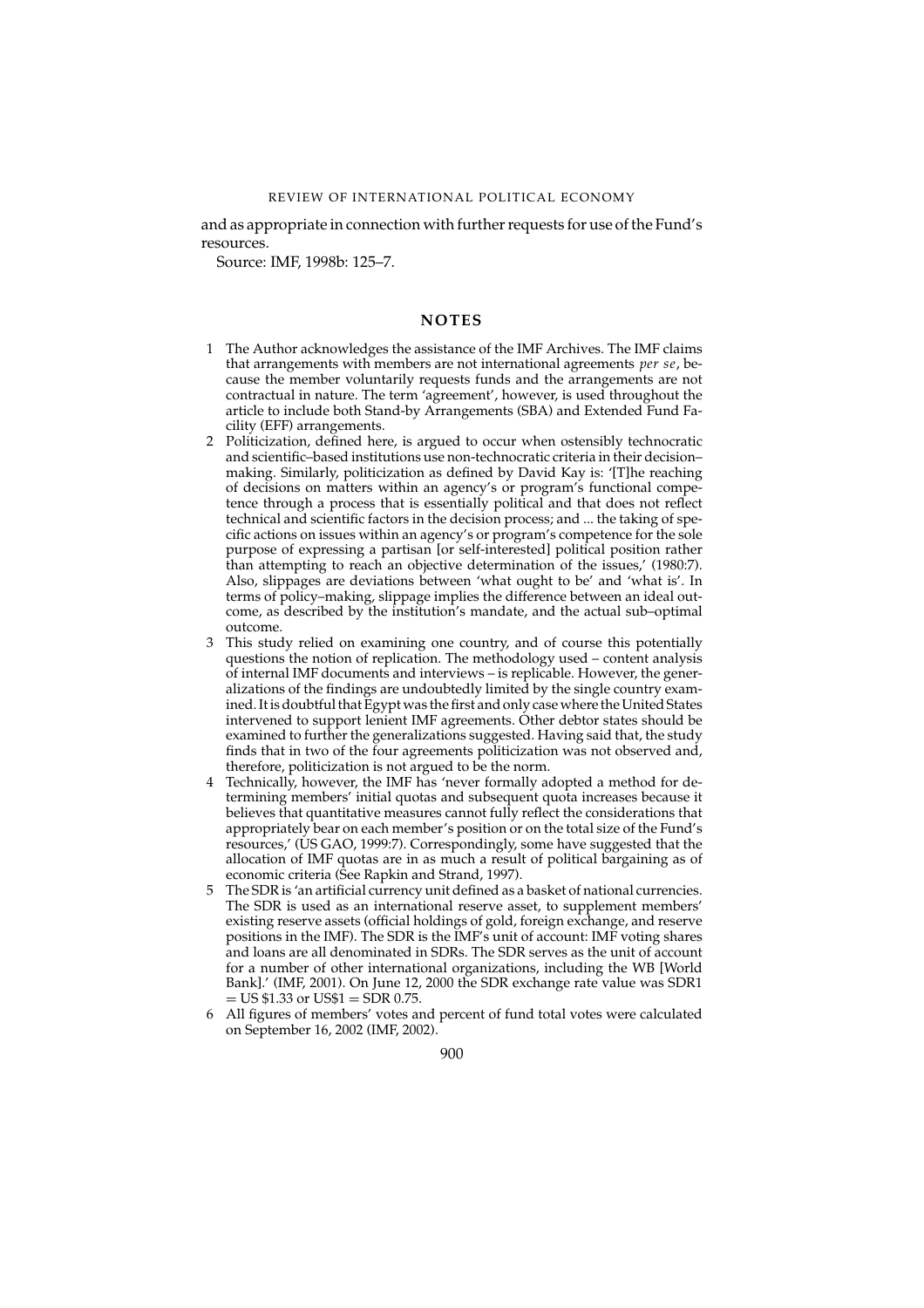- 7 There are some exceptions to the 'simple majority vote', particularly for politically sensitive issues, such as measures to increase the number of Executive Directors which requires 85% of votes and effectively gives the United States a veto (See Gold, 1977).
- 8 In the event that conditions are not being met, the IMF staff can either advise on new measures to bring reforms back into line with the Fund's policy objectives, or grant waivers on certain conditions.
- 9 Typically, conditions have included trade liberalization, privatization, reduction in government subsidies, unification of exchange rates, lowering of interest rates, reducing inflation and lowering government spending. The number of performance criteria has increased throughout the past 20 years, as more microeconomic and structural conditions have been included on the grounds that these affect macroeconomic outcomes. The increasing number of both microeconomic and structural conditions have placed a greater strain on state policy-makers who have to balance vested interests affected by structural adjustment.
- 10 These standard models were inspired by Jacques Polak, Director of Research in the 1950s (See Polak, 1997). The Polak models are used to test performance criteria (See Nowzad, 1981; David, 1985; Dell, 1983; Taylor, 1987).
- 11 Referred to as 'special majorities' (see Gold, 1977: 8). Some of the decisions that require 85% of Fund votes include: adjustment of quotas; allocation of SDRs; increase/decrease in the number of Executive Directors; and many other decisions (See Gold, 1977: 57–61).
- 12 See Rapkin and Strand (1987) for a description of the model used. Leech (2000) found similar findings but argues that this trend has declined significantly throughout the history of the Fund.
- 13 Thacker (1999) uses a quantitative pooled logit model to test the hypothesis on eighty-seven debtor–states.
- 14 This point is similar to Putnam's (1988) 'two–level game' argument which suggests that in international negotiations it sometimes serves to advance a state's bargaining position if it plays that its domestic politics constricts its ability to compromise.
- 15 It should be noted that Storm Thacker suggests that '[t]he structure of the Fund leaves more room for political factors to enter into the process of loan approval than into the formation of the terms of the loans themselves,'(1999:50). Thacker's argument is followed by recognizing that the lack of Executive Board documentation poses methodological difficulties in assessing the terms of IMF agreements (Ibid.).
- 16 Furthermore, In October 1990, the United States had forgiven Egypt of its outstanding military debt, valued at \$6.998 billion. President Bush remarked that this debt reduction was because of Egypt's 'unique contribution in galvanizing international support against Iraqi aggression,'(Bush, 1990:np). According to the National Advisory Council (NAC), debt forgiveness was 'essential to the national security interests of the United States and to enhance the chances for peace and stability in the Middle East.' (NAC,1991).
- 17 Although the case of Egypt demonstrates that the IMF staff did not write Article IV Consultations that would satisfy the Executive Board, it could be argued that the suggested methodology may underestimate politicization in other cases where the staff do succumb to Executive Board pressures.
- 18 According to David Sanger (1999: II 23), the US Treasury sent David Lipton, one of the Treasury's senior officials, to negotiate with the South Koreans and monitor the IMF staff.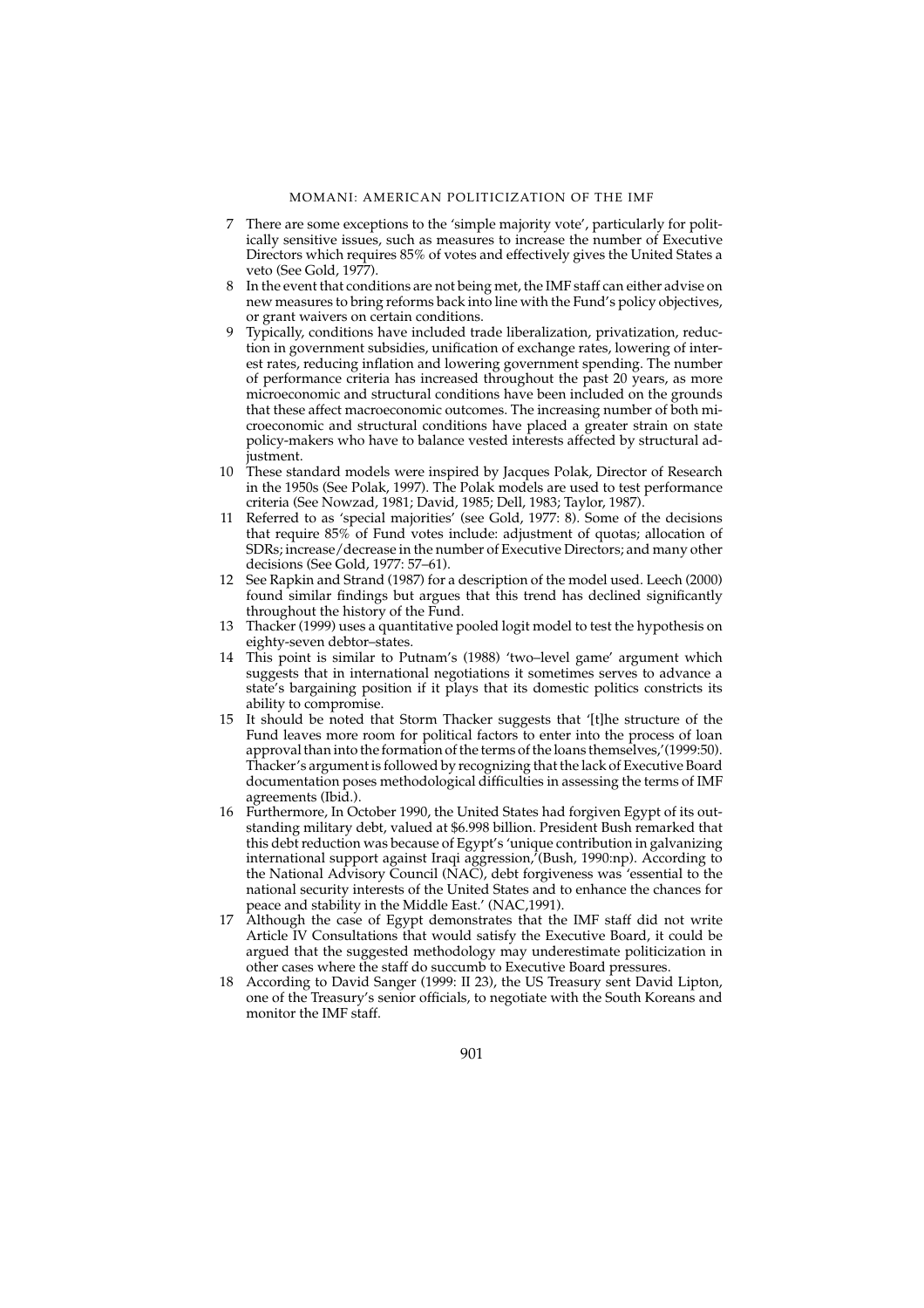- 19 For example, it was common for IMF staff to visit the US Embassy in Egypt, to update officials on the status of negotiations (as revealed in numerous interviews with Embassy officials and an Executive Board member).
- 20 The Paris Club on May 25th 1991 agreed to reduce Egypt's outstanding debt by 50% over three years. The Paris Club initially agreed to execute the 50% debt-cancellation in three stages: an immediate reduction of 15% on July 1st 1991; a 15% reduction on December 31, 1992 (near the end of the IMF's Stand-by Arrangement); and, a 20% cancellation of outstanding debts on July 1, 1994. This would be accompanied by a rescheduling of \$10 billion through generous terms over 25 years. All Paris Club debt reductions were conditional upon having an IMF arrangement in place.

#### **REFERENCES**

- Assetto, V. J. (1988) *The Soviet Bloc in the IMF and the IRBD*. Boulder, CO: Westview Press.
- Bartilow, H. (1997) *The Debt Dilemma: IMF Negotiations in Jamaica, Grenada and Guyana*. London: Macmillan Education Ltd.
- Blackmon, P. (2000) 'The IMF: A New Actor in Foreign Policy Decision Making', in *Proceedings of the 41st Annual Convention of the International Studies Association*, 14–18 March 2000. Los Angeles: 1–16.
- Bush, G. (1990) 'Statement on Signing the Foreign Operations, Export Financing, and Related Programs Appropriations Act'. *The White House.* -http://www.bushlibrary.tamu.edu 5 November.
- Clark, I. (1996) *Should the IMF Become More Adaptive?* IMF Working Papers, Washington, DC: International Monetary Fund.
- David, W. (1985) *The IMF Policy Paradigm: The Macroeconomics of Stabilization, Structural Adjustment, and Economic Development*. New York: Praeger Publishers.
- Dell, S. (1983) 'Stabilization: The Political Economy of Overkill', in J. Williamson (ed),*IMF Conditionality*. Washington, DC: Institute for International Economics: 17–46.
- Denters, E. (1996) *Law and Policy of IMF Conditionality*. The Hauge: Kluwer Law International.
- Gold, J. (1977) 'Majorities in the Fund', *Pamphlet Series*. No. 20. Washington, DC: International Monetary Fund.
- Eckaus, R. S. (1986) 'How the IMF Lives With its Conditionality', *Policy Sciences*, 19(NI): 237–52.
- Ferguson, T. (1988) *The Third World and the Decision Making in the International Monetary Fund*. London: Pinter Publishers.
- Finch, D. (1987) 'Speech to the Executive Board', unpublished speech, IMF, Washington, DC.
- Gold, J. (1977) 'Majorities in the Fund', *Pamphlet Series*. No. 20. Washington, DC: International Monetary Fund.
- Gold, J. (1983) 'Political Considerations are Prohibited by Articles of Agreement When the Fund Considers Requests for Use of Resources', *IMF Survey*, 23 May: 146–8.
- Harper, R. (1998) *Inside the IMF: An Ethnography of Documents, Technology and Organizational Action*. San Diego, CA: Academic Press.

Hayter, T. (1971) *Aid as Imperialism*. Baltimore, MD: Penguin Books.

IMF. (1986) *Arab Republic of Egypt-Staff Report for the 1986 Article IV Consultation*. EBS/86/186. 12 August.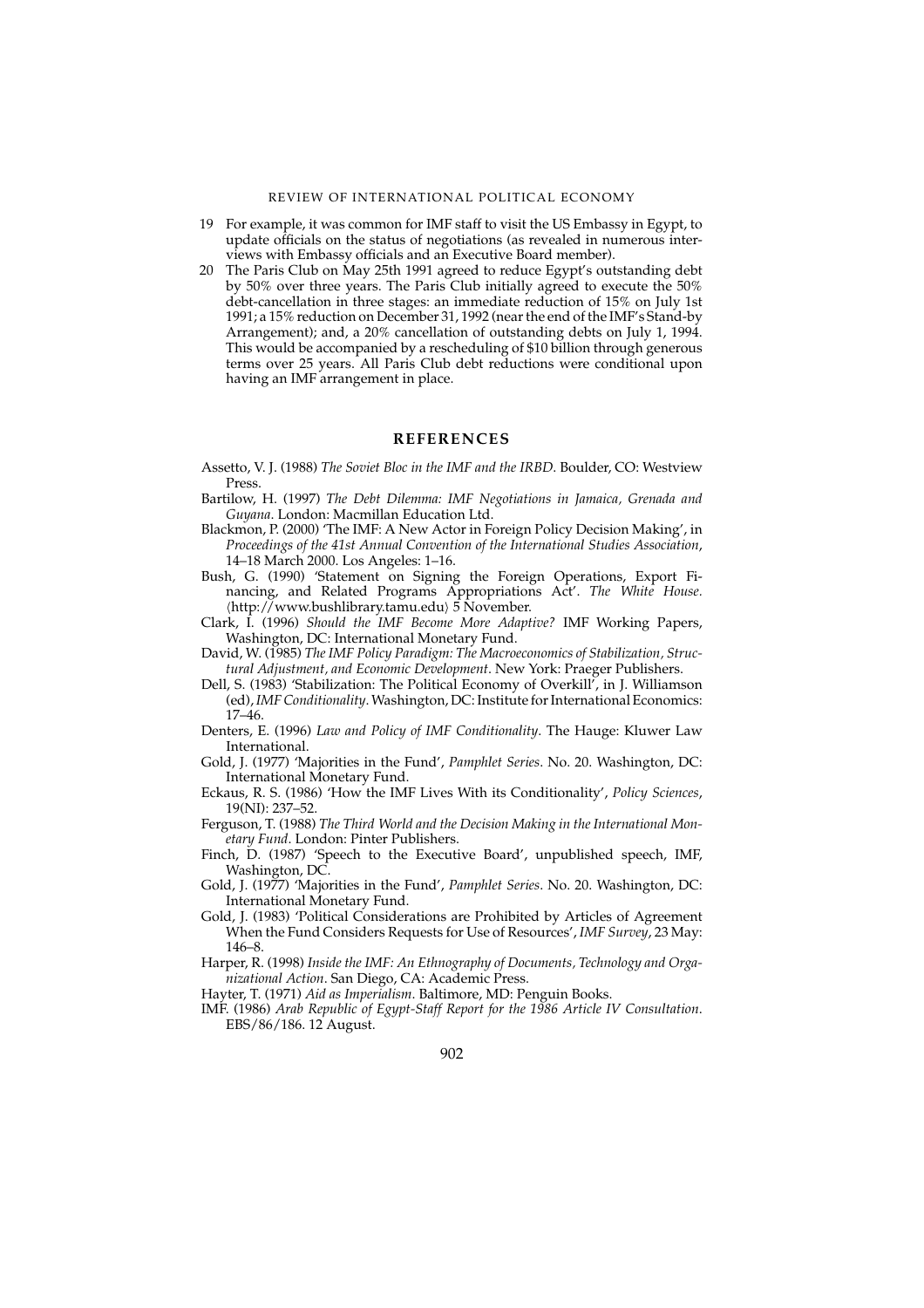- IMF. (1987a) *Arab Republic of Egypt–Request for Stand-by Arrangement*. EBS/87/93. 29 April.
- IMF. (1987b) 'Report Focuses on Fund's Role in Promoting Adjustment with Growth', *IMF Survey*, 10 August: 1–20.
- IMF. (1988) *Arab Republic of Egypt Staff Report for the 1987 Article IV Consultation*. SM/88/98. 2 May.
- IMF. (1989) External Relations Department, *Ten Common Misconceptions about the IMF*. Washington, DC: International Monetary Fund.
- IMF. (1992) *Articles of Agreement*. Washington, DC: International Monetary Fund.
- IMF. (1997) *By-Laws Rules and Regulations*. Washington, DC: International Monetary Fund.

IMF. (1998a) *Annual Report 1998*. Washington, DC: International Monetary Fund.

- IMF. (1998b) *Selected Decisions and Selected Documents of the International Monetary Fund*. 33rd Issue. Washington, DC: International Monetary Fund.
- IMF. (2000) *IMF-General Information* n.d. International Monetary Fund. 4 July -http://www.imf.org/external/np/ins/english/info/index.htm.
- IMF. (2001) *Special Drawing Rights: A Factsheet*. International Monetary Fund. August. (http://www.imf.org/external/np/exr/facts/sdr.HTM).
- IMF. (2002) *IMF Executive Directors and Voting Power*. International Monetary Fund. September. (http://www.imf.org/external/np/sec/memdir/eds.htm).
- Kay, D. (1980) *The Functioning and Effectiveness of Selected United Nations System Programs*. St. Paul, MN: West Publisher Company.
- Killick, T. (1995)*IMF Programmes in Developing Countries: Design and Impact*.London: Overseas Development Institute.
- Leech, D. (2000) 'Power Relations in the International Monetary Fund: an Analysis of A Priori Voting Power Using the Theory of Simple Games', *CSGR Working Paper* No. 06/98. Warwick: Centre for the Study of Globalization and Regionalisation, University of Warwick.
- Lister, F. (1984) *Decision–Making Strategies for International Organization: The IMF Model*. Denver, CO: University of Colorado.
- Martin, M. (1991) *The Crumbling Facade of African Debt Negotiations: No Winners*. New York: St. Martin's Press.
- Mercer-Blackman, V. and Unigovskaya, A. (2000) *Compliance with IMF Program Indicators and Growth in Transition Economies*. IMF Working Paper. WP/00/47. Washington, DC: International Monetary Fund.
- National Advisory Council (NAC) (1991) *International Finance: Annual Report of the Chairman of the National Advisory Council on International Monetary and Financial Policies to the President and to the Congress for Fiscal Year 1991*. Washington DC: National Advisory Council.
- Nowzad, B. (1981) *The IMF and its Critics*. Essays in International Finance No. 146. Princeton, NJ: Princeton University Press.
- Nunnencamp, P. (1998) 'Dealing with the Asian Crisis: IMF Conditionality and Implications in Asia and Beyond', *Intereconomics Review of International Trade and Development*, 33 (March–April): 64–72.
- Payer, C. (1974) *The Debt Trap*. Harmondsworth: Penguin Books.
- Polak, J. (1997) 'The IMF Monetary Model: A Hardy Perennial', *Finance and Development*, December: 16–9.
- Putnam, R. (1988) 'Diplomacy and Domestic Politics', *International Organization*, 42(3): 427–60.
- Rapkin, D. and Strand, J. (1997) 'The United States and Japan in the Bretton Woods Institutions: Sharing or Contesting Leadership?' *International Journal*, 52: 265– 96.